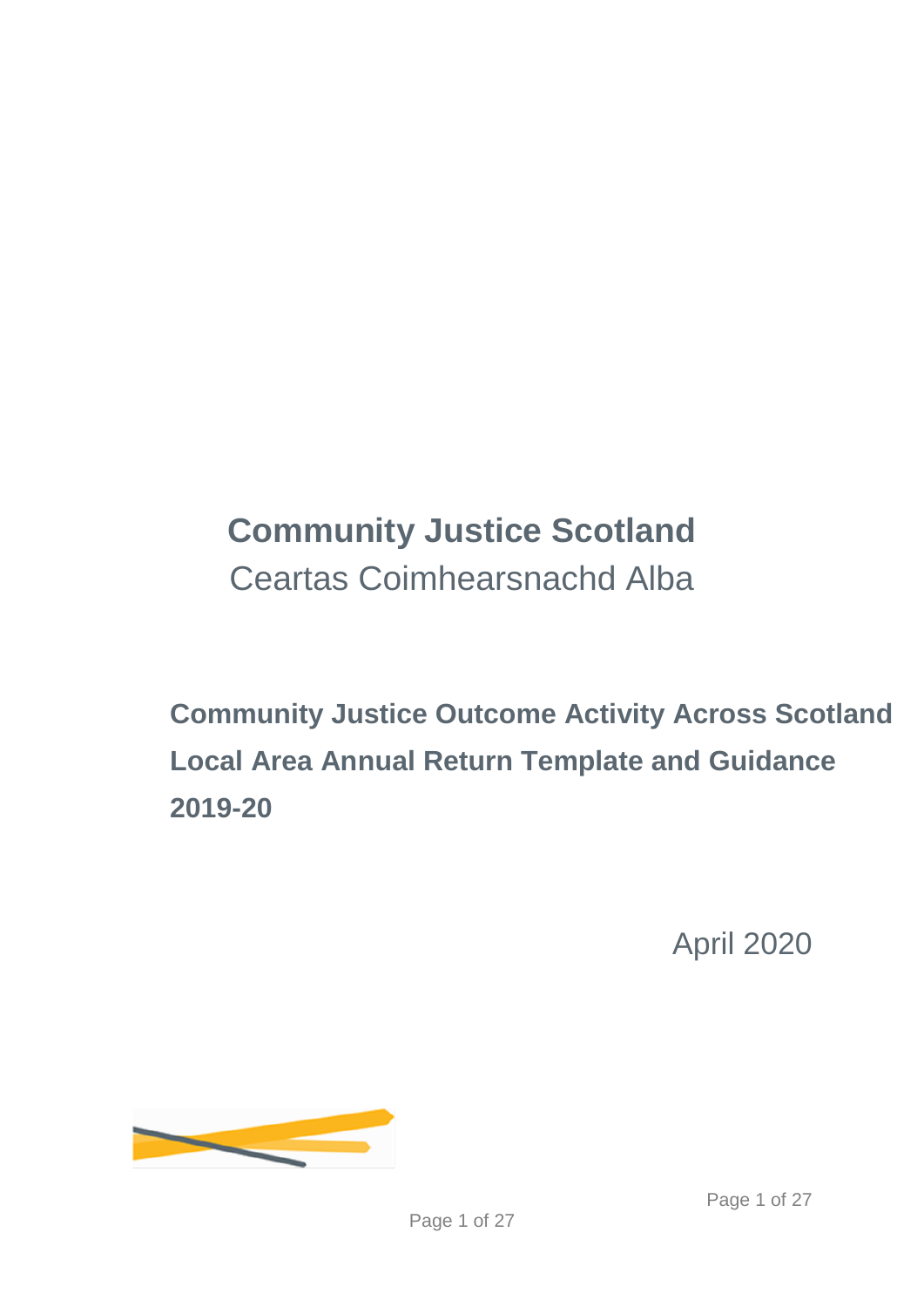# **1. Background**

The introduction of the Community Justice (Scotland) Act 2016 triggered the formal implementation of the new model of Community Justice in Scotland. A number of key documents are associated with the Act including the National Strategy, Justice in Scotland: Vision & Priorities and the Framework for Outcomes, Performance and Improvement.

The 2016 Act places a duty on community justice statutory partners to produce a Community Justice Outcome Improvement Plan (CJOIP) which outlines key local needs and priorities and the plans and actions to address these against a backdrop of the documents noted above. Beyond this, the partners are also tasked with reporting, on an annual basis, the community justice outcomes and improvements in their area, again with reference to the associated strategy and framework documents and, when complete, submit those annual reports to Community Justice Scotland.

Community Justice Scotland is committed to working in partnership with community justice partners and have designed the template and guidance to support local areas in reporting on their annual outcomes and improvements in a meaningful way that captures necessary data in an effective and efficient manner.

# **2. Statement of Assurance**

The information submitted to Community Justice Scotland using this template is for the purpose of fulfilling the requirement under s27 of the Community Justice (Scotland) Act 2016 for Community Justice Scotland to produce a report on performance in relation to community justice outcomes across Scotland.

The data submitted using this template will be used for this reporting purpose only. In the report, local authority areas will only be specifically identified with their consent. However, Community Justice Partnerships should be aware that any information held by Community Justice Scotland is subject to statutory Freedom of Information obligations.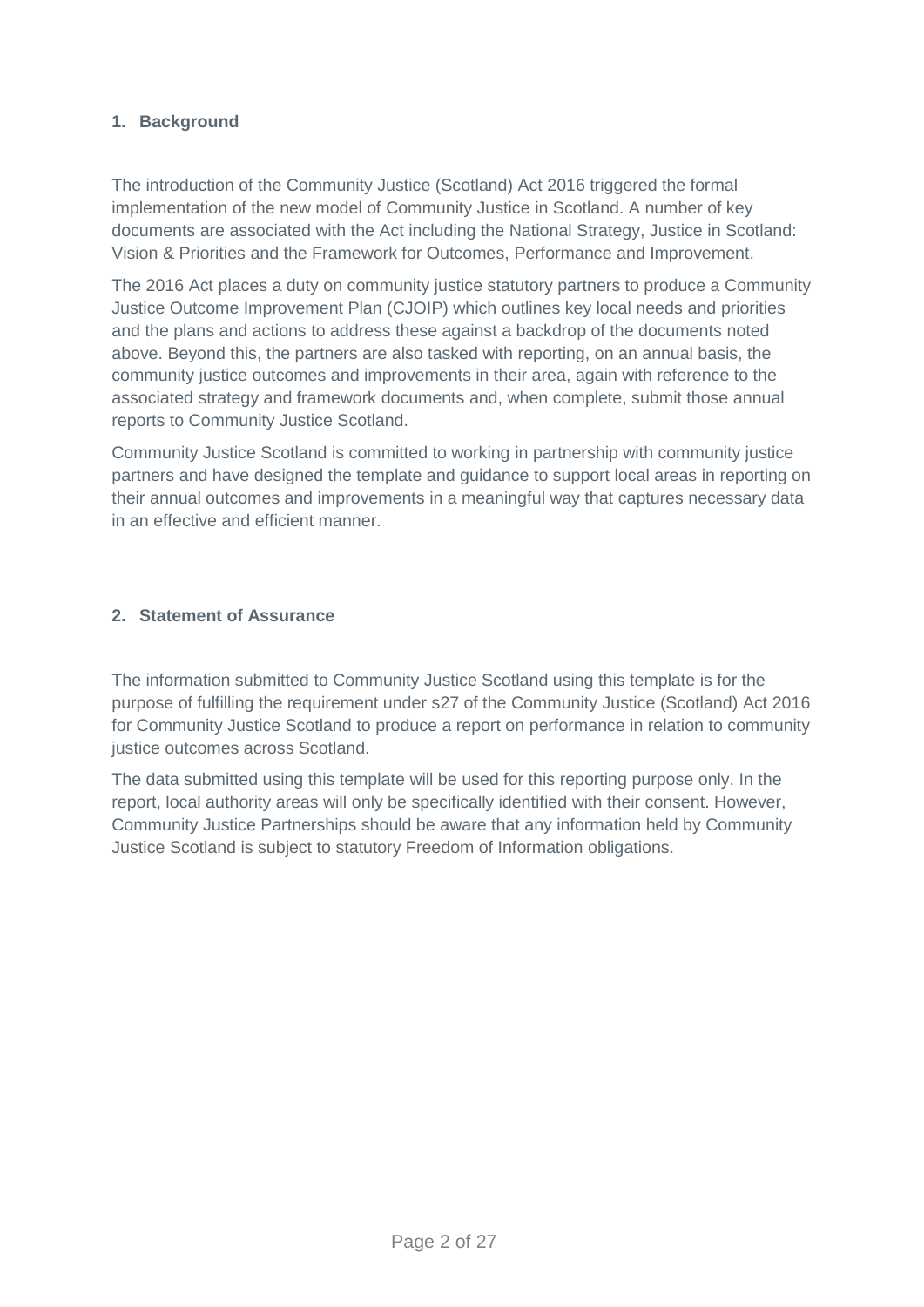# **3. General principles of the template**

The template is designed to capture a range of important data in a way that allows local partners to highlight key aspects of community justice activities, outcomes and improvements over the specified period without it being onerous or time and resource demanding.

Most of the template is self-explanatory and, where this is the case, there is little guidance required. In the sections that require more direction for completion, please refer to the template completion guidance which was issued alongside this reporting template. The text (in blue) will outline what is expected in terms of reporting.

It would be helpful if responses in each of the "evidence and data" boxes within section 4 of the template ("performance reporting") is held to a maximum of 300 words per indicator to ensure the main points are captured. This allows for an efficient analysis by Community Justice Scotland on return. The use of bullet points in your answers is acceptable.

Where the template asks for evidence, a written response will suffice and there is no expectation that you send additional supporting documentation – if there are any aspects Community Justice Scotland is unclear on it will be our responsibility to request clarification where necessary.

If any response or evidence requires details about people with lived experience (e.g. evidence in respect of someone's life story) please **NO NOT** include any personal sensitive information (as outlined in Schedules 2 & 3 of the Data Protection Act 1998) as Community Justice Scotland does not require such information. If this is unavoidable then please ensure that the data is fully anonymised.

This is the third iteration of the template and guidance.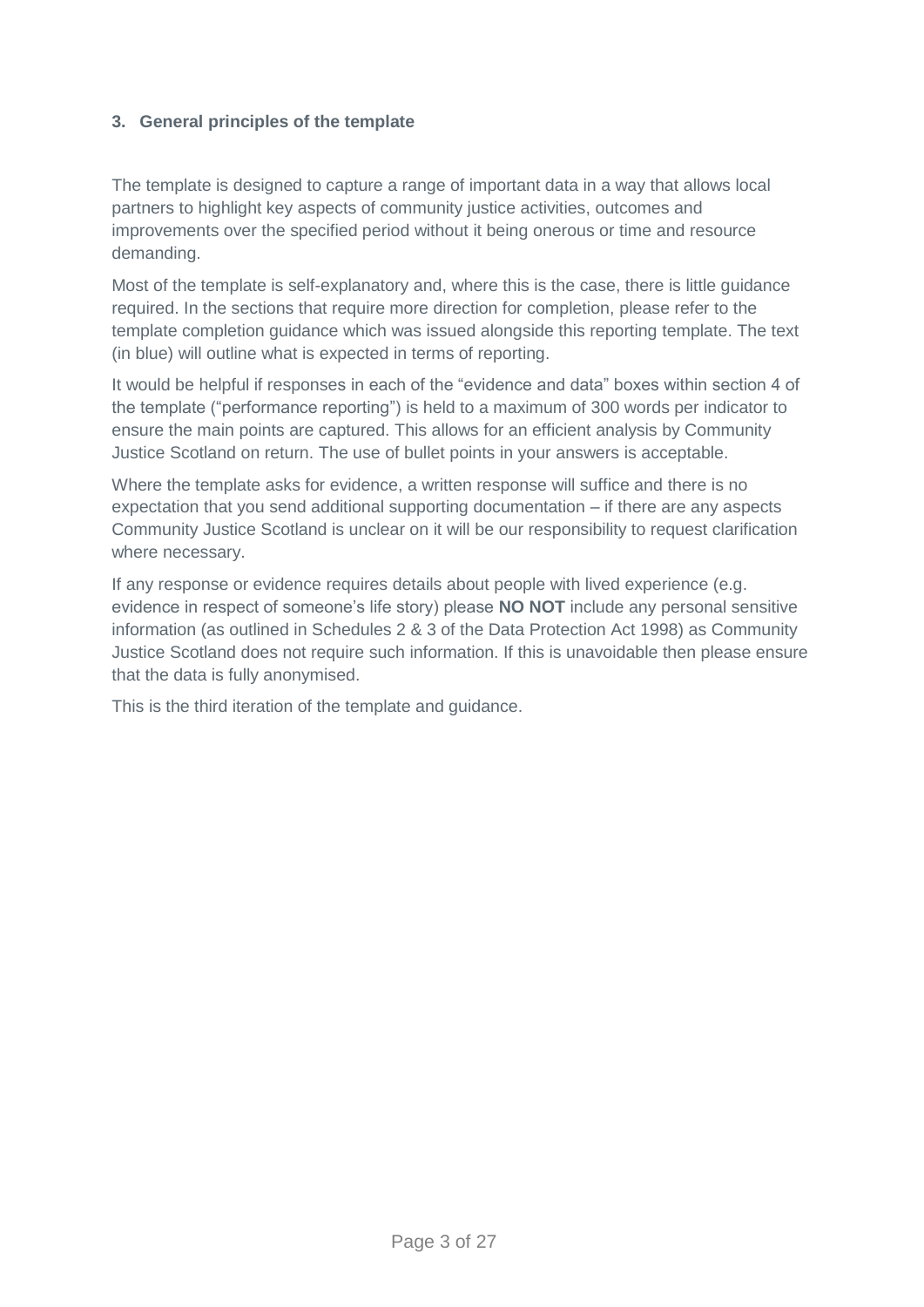# **4. Template Completion**

| 1. Community Justice Partnership / Group Details |                                                             |  |
|--------------------------------------------------|-------------------------------------------------------------|--|
| <b>Community Justice</b>                         |                                                             |  |
| Partnership / Group                              | West Lothian Community Justice Partnership                  |  |
| <b>Community Justice</b>                         |                                                             |  |
| Partnership Group Chair                          | Tim Ward- Senior Manager, Justice and looked After Children |  |
| <b>Community Justice</b>                         |                                                             |  |
| Partnership / Group                              |                                                             |  |
| Lead                                             | Fiona MacKenzie                                             |  |
| Publication date of West                         |                                                             |  |
| Lothian Community                                |                                                             |  |
| Justice Strategic Plan                           | 25 March 2019                                               |  |
| 2019-24 (Community                               |                                                             |  |
| Justice Outcome                                  |                                                             |  |
| Improvement Plan                                 |                                                             |  |
| CJOIP)                                           |                                                             |  |

| <b>Template Sign-off</b>                                                                                                                                                                                                                                                               |       |
|----------------------------------------------------------------------------------------------------------------------------------------------------------------------------------------------------------------------------------------------------------------------------------------|-------|
| The content of this annual report on community justice outcomes and improvements in our area has<br>been agreed as accurate by the Community Justice Partnership / Group and has been shared with<br>our Community Planning Partnership through our local accountability arrangements. |       |
| Signature of Community Justice Partnership / Group Chair:                                                                                                                                                                                                                              | Date: |
|                                                                                                                                                                                                                                                                                        |       |

## **3. Governance Arrangements**

Please outline below your current governance structure for the community justice arrangements in your area:

Our Community Planning Partnership (CPP) is responsible for providing our Local Outcomes Improvement Plan (LOIP) which runs from 2013-23- updated in September 2017. A draft new LOIP for 2020-30 was ready to go out for consultation just prior to lockdown with Covid-19 but this will now require to be reviewed to reflect new issues/priorities as a result of the pandemic. The Partnership is also responsible for providing our Community Justice Strategic Plan 2019-24 (which also acts as our Community Justice Outcome Improvement Plan- CJOIP) and is closely aligned to our LOIP. The Community Justice Partnership provides an Action Plan 2019-21 which sits alongside the Community Justice Strategic Plan and is reported on in this Annual return.

**Please see diagram of West Lothian's governance structure attached- Attachment A**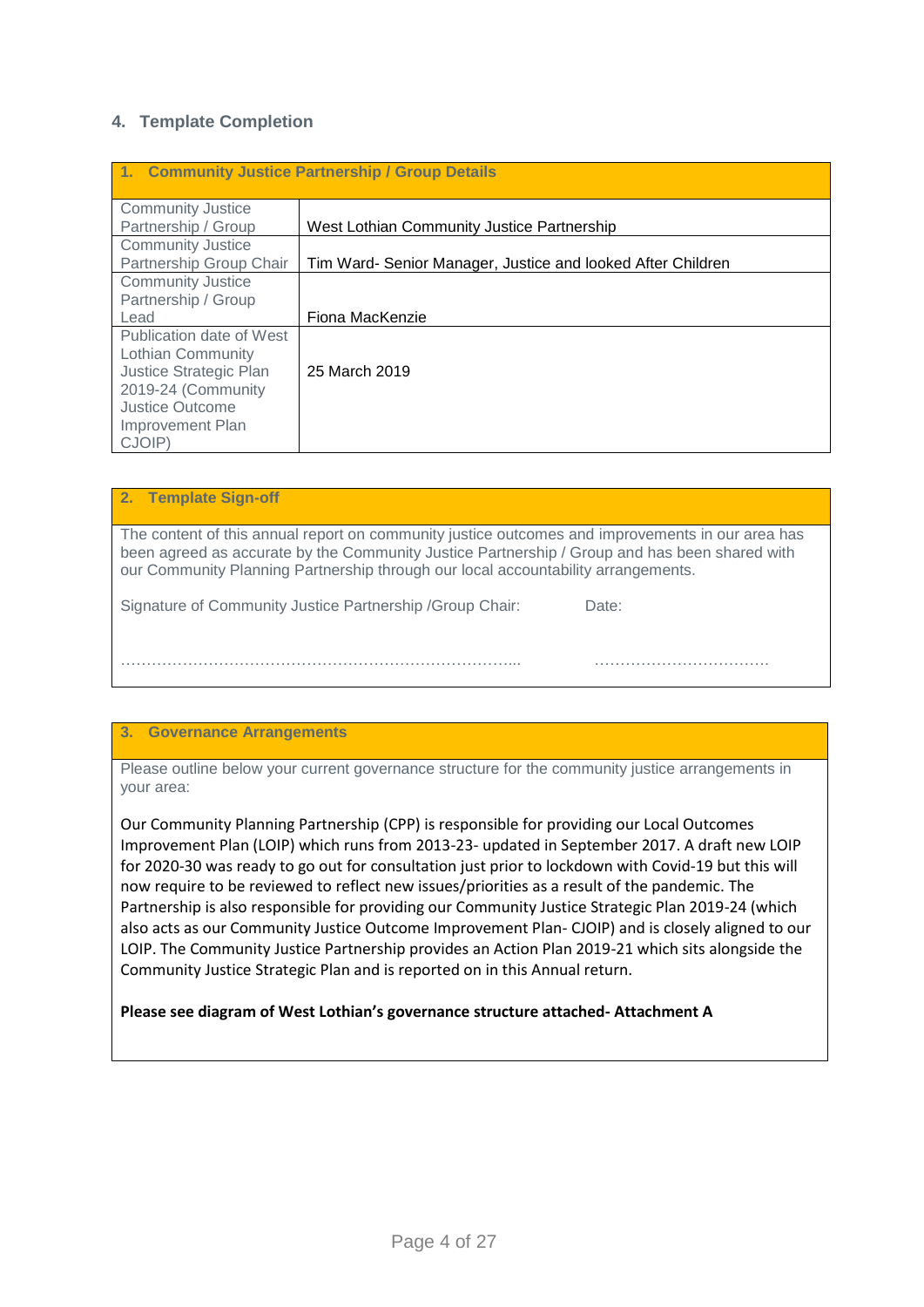| <b>NATIONAL OUTCOME ONE</b><br>Communities improve their understanding and participation in community justice |                                                                                                                                                                                                                                                                                                                                                                                                                                                                                                                                                                                                                                                                                                                                                                                                                                                             |                                                                                                                                                                                                                                                                                                                                                                 |
|---------------------------------------------------------------------------------------------------------------|-------------------------------------------------------------------------------------------------------------------------------------------------------------------------------------------------------------------------------------------------------------------------------------------------------------------------------------------------------------------------------------------------------------------------------------------------------------------------------------------------------------------------------------------------------------------------------------------------------------------------------------------------------------------------------------------------------------------------------------------------------------------------------------------------------------------------------------------------------------|-----------------------------------------------------------------------------------------------------------------------------------------------------------------------------------------------------------------------------------------------------------------------------------------------------------------------------------------------------------------|
| <b>Indicator</b>                                                                                              | <b>Evidence and Data (max 300 words per indicator)</b><br><b>Please describe the activity</b>                                                                                                                                                                                                                                                                                                                                                                                                                                                                                                                                                                                                                                                                                                                                                               | Then describe the impact                                                                                                                                                                                                                                                                                                                                        |
| Activities carried out to<br>engage with 'communities'<br>as well as other relevant<br>constituencies         | A week of publicity had been planned by the Community<br>Justice Partnership. This event scheduled for late May, early<br>June 2020 has been postponed due to Covid-19 but the plan<br>was to host the Community Justice "Second Chancers"<br>exhibition within the Civic Centre in Livingston where both staff<br>could access this in the secure areas and the public in the<br>entrance foyer. This week would have followed on from the<br>previous week where the exhibition was to have been hosted at<br>West Lothian College. We planned to have a Launch with CJS,<br>to show our own posters and to have staff around to advise and<br>answer any questions. The event would have been widely<br>promoted via social media and our third sector colleagues'<br>websites. This week of publicity will take place at a later date<br>when possible. | Focusing on unpaid work, the planned impact of this event<br>was to inform and educate members of the public and staff<br>about what community justice is and to show them what we<br>are doing in their communities within West Lothian. We<br>wanted to encourage feedback to help shape our services<br>and to look at what further opportunities lie ahead. |
| Consultation with<br>communities as part of<br>community justice<br>planning and service<br>provision         | Our First Community Justice Strategic Plan was completed in<br>2019 and runs until 2024. In consultation with Community<br>Justice Scotland it was agreed that this plan will also be the<br>equivalent CJOIP for West Lothian as any additional plan<br>would be a repetition. The Strategic plan has been derived<br>from:<br>Previous planning with Community Justice partners<br>over the last seven years since the inception of our<br>original Reducing Offending and Re-offending work<br>began                                                                                                                                                                                                                                                                                                                                                     | The impact is our associated Action Plan 2019-21 which will<br>shape our way forward.                                                                                                                                                                                                                                                                           |

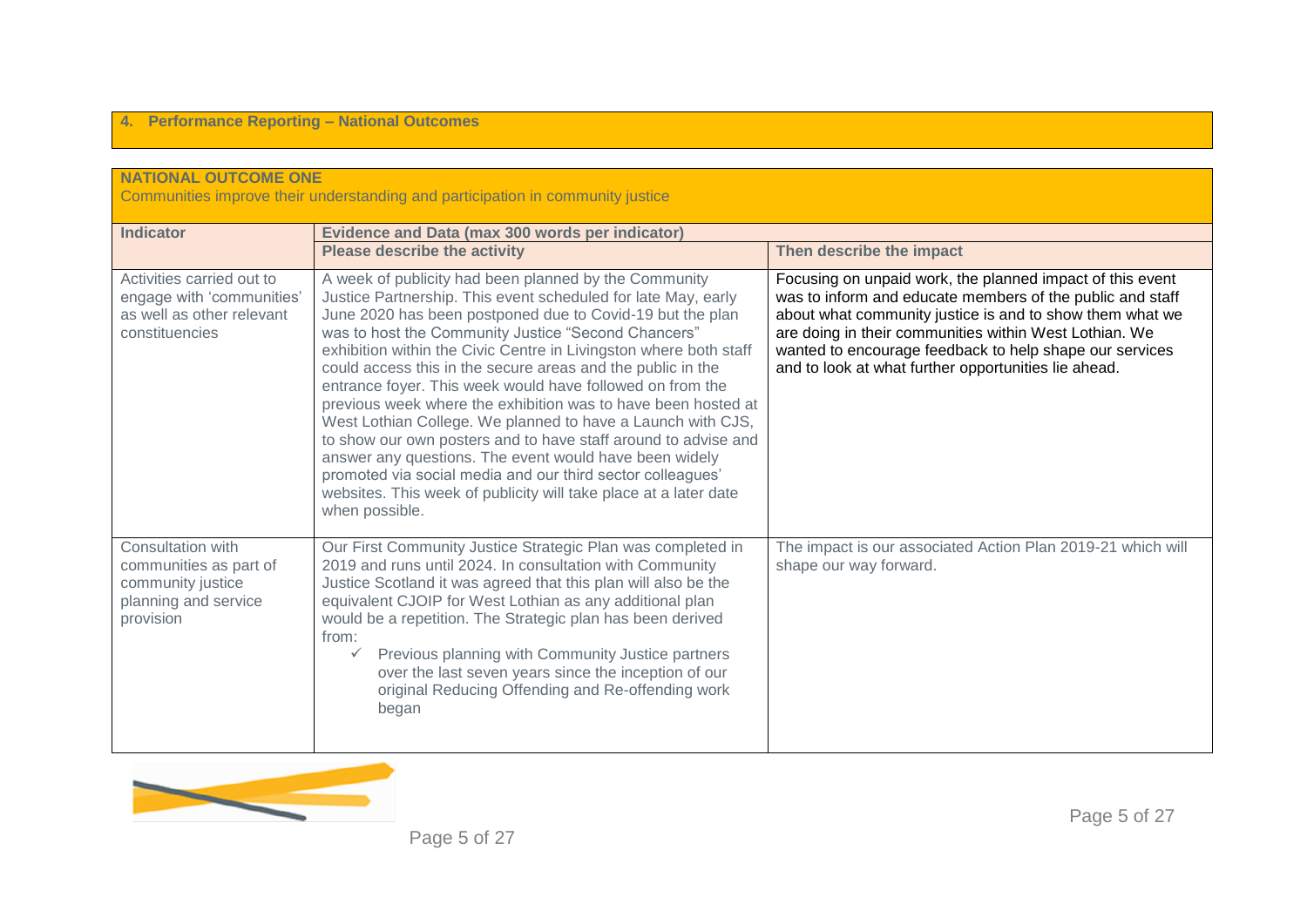| Adapting previous governance structures to make them<br>more suitable for the new Community Justice extended<br>agenda<br>Debate within the new governance structure which<br>highlighted some of the areas we consider to be our<br>priorities<br>National strategic planning, including the development<br>of National Outcomes.<br>Of the National Outcomes, the most significant within the<br>context of Community Justice are:<br><b>Outcome 8</b><br>We have improved the life chances for people at risk<br><b>Outcome 9</b><br>We live our lives free from crime, disorder and danger<br><b>Outcome 13</b><br>We take pride in a strong, fair and inclusive society<br>The West Lothian CPP's LOIP defines two outcomes that are<br>the most significant for the Community Justice agenda:<br>We live in resilient, cohesive and safe communities<br>People most at risk are protected and supported to<br>$\circ$<br>achieve improved life chances<br>It is this Strategic Plan which has informed our work going | <b>Strategic Commissioning</b>                                                                                                                                                                                                                                                                             |
|-----------------------------------------------------------------------------------------------------------------------------------------------------------------------------------------------------------------------------------------------------------------------------------------------------------------------------------------------------------------------------------------------------------------------------------------------------------------------------------------------------------------------------------------------------------------------------------------------------------------------------------------------------------------------------------------------------------------------------------------------------------------------------------------------------------------------------------------------------------------------------------------------------------------------------------------------------------------------------------------------------------------------------|------------------------------------------------------------------------------------------------------------------------------------------------------------------------------------------------------------------------------------------------------------------------------------------------------------|
| forward:<br><b>Strategic Commissioning</b><br>We have used the five priorities in our Strategic Plan to shape<br>our associated Action Plan for the Community Justice<br>Partnership from 2019-21.                                                                                                                                                                                                                                                                                                                                                                                                                                                                                                                                                                                                                                                                                                                                                                                                                          | This Action Plan 2019-21 is our working document to take<br>forward our understanding, planning and delivery of better<br>health and wellbeing outcomes.<br>The five priorities are described and reported on in this<br>Annual Report together with our progress, outcomes and<br>performance indicators. |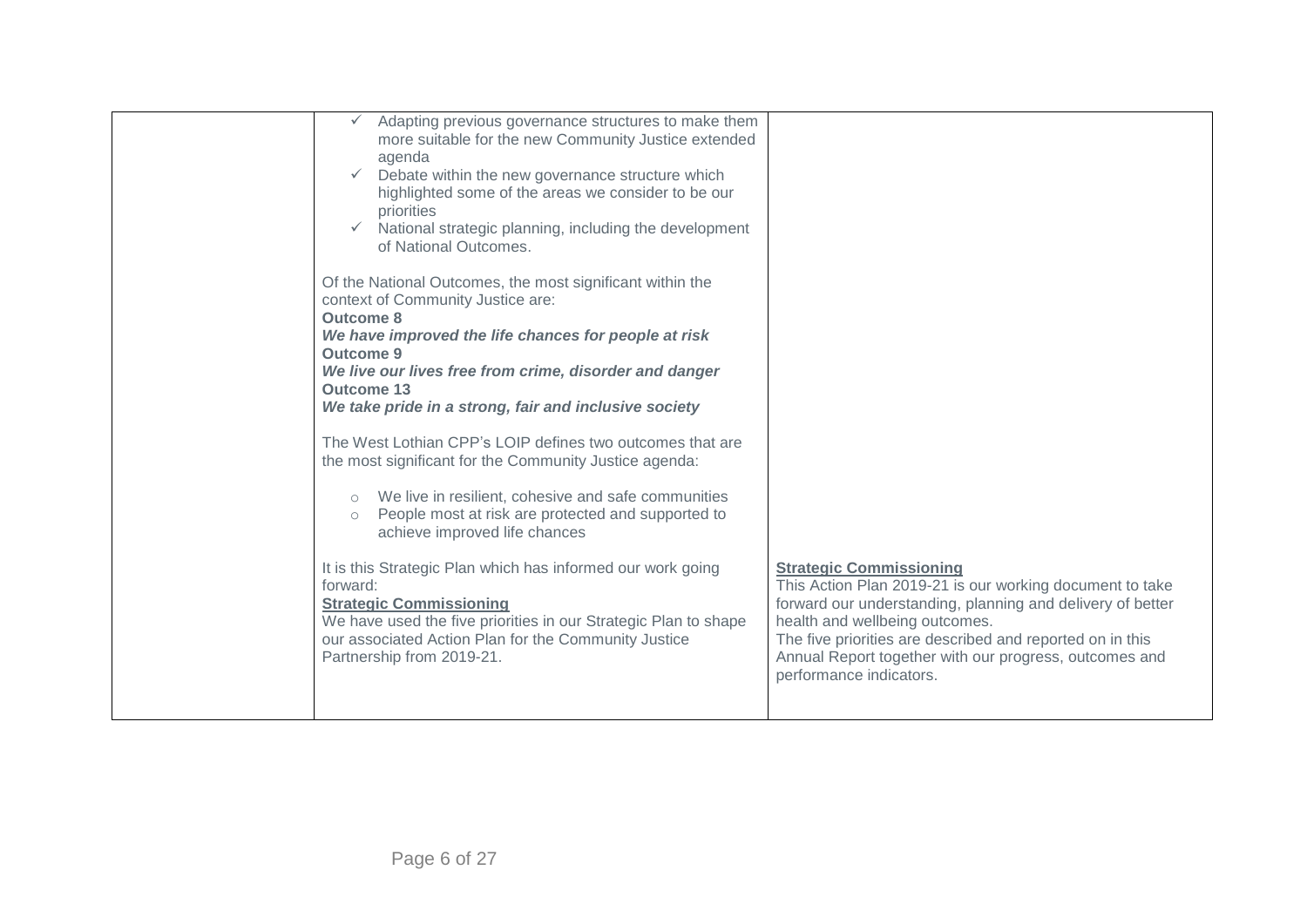| Participation in community<br>justice, such as co-<br>production and joint<br>delivery | The Third Sector Forum has now been embedded with a Terms<br>of Reference and identified membership. We have had a few<br>meetings and will have full representation in the next quarter.<br>Membership: Voluntary Gateway, Cyrenians, West Lothian<br>Youth Action Project, West Lothian Drug and Alcohol Service,<br>Social Policy - West Lothian Council, Change, Grow, Live and<br>Families Outside.<br>Work in progress:                                                                                       | <b>Impact of the Forum</b><br>The Forum facilitates co-production by giving communities<br>and citizens a voice in shaping public services. The Forum<br>works closely with, and is represented on the partnership,<br>enabling direct communication.<br>It is also a way that we leverage our resources by supporting<br>this fresh resource out of our existing systems and partners.                                                                    |
|----------------------------------------------------------------------------------------|---------------------------------------------------------------------------------------------------------------------------------------------------------------------------------------------------------------------------------------------------------------------------------------------------------------------------------------------------------------------------------------------------------------------------------------------------------------------------------------------------------------------|------------------------------------------------------------------------------------------------------------------------------------------------------------------------------------------------------------------------------------------------------------------------------------------------------------------------------------------------------------------------------------------------------------------------------------------------------------|
|                                                                                        | The Forum will prepare a resource booklet/card for<br>anyone leaving custody or in the community at point of<br>need, providing the names/contact details of all<br>statutory and third sector organisations in West Lothian<br>A piece of work will be carried out on transitions and<br>the gaps that exist for those aged between 18-25 and<br>leaving care or custody<br>A locator tool is almost complete by "Voluntary<br>Gateway" to direct users to all third sector services<br>available in West Lothian. |                                                                                                                                                                                                                                                                                                                                                                                                                                                            |
| Level of community<br>awareness of / satisfaction                                      | Consultation and Review of the Criminal Justice 'Unpaid<br>Work' Placement Priority Plan 2020-2024                                                                                                                                                                                                                                                                                                                                                                                                                  | Consultation and Review of the Criminal Justice 'Unpaid<br>Work' Placement Priority Plan 2020-2024                                                                                                                                                                                                                                                                                                                                                         |
| with work undertaken as<br>part of a CPO                                               |                                                                                                                                                                                                                                                                                                                                                                                                                                                                                                                     | Our legally defined responsibility to consult widely and to report<br>on the operation of our Community Payback scheme includes<br>the nature in which offenders carry out their Unpaid Work<br>element of a CPO. Our "Criminal Justice Unpaid Work<br>Placement Priority Plan 2020-24" is our baseline for<br>establishing our practice and the detail of this will emerge<br>during the first year of our consultation with a wide range of<br>partners. |
|                                                                                        | We are legally required to inform and consult in a range of ways<br>detailed in the plan and the outcome of consultations will be<br>reported on an annual basis, with the report being made publicly<br>available. It will be available on the Council website and if<br>requested, in a paper format.                                                                                                                                                                                                             |                                                                                                                                                                                                                                                                                                                                                                                                                                                            |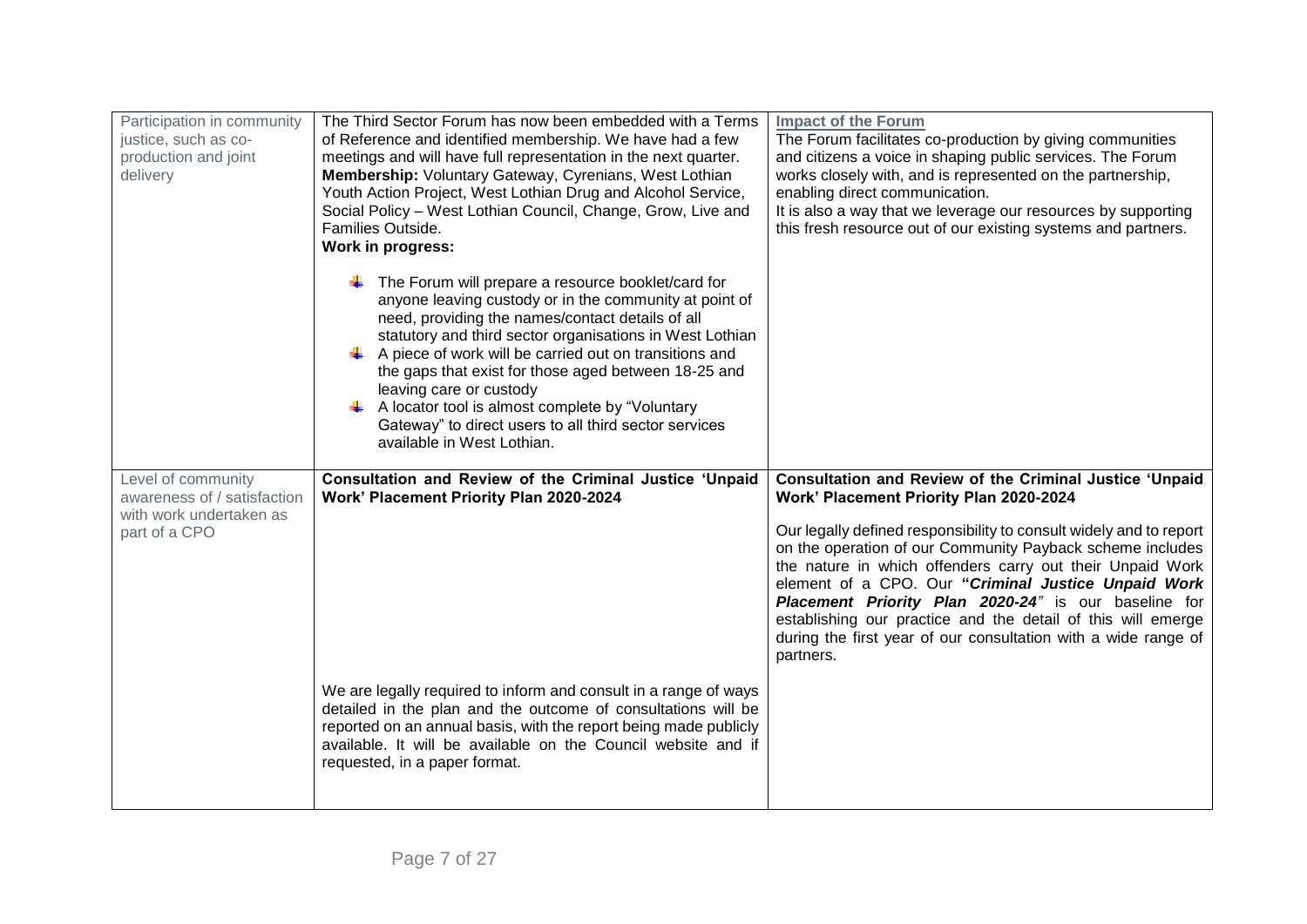| Evidence from questions<br>to be used in local surveys<br>/ citizens' panels and so<br><b>on</b> | A public consultation was held in July and August 2019 on the<br>"Unpaid Work Placement Priority Plan" and hosted on the West<br>Lothian Health and Social Care Partnership website. A total of<br>447 individuals responded to the consultation on the priorities in<br>the plan. The findings were noted:                                                                                                                                                                                                                                                                                                                                                                                                                                                                                                                                                                                                                                                                                                                                                   |                                              |                                                                                                                                                                                                                                                                                                |
|--------------------------------------------------------------------------------------------------|---------------------------------------------------------------------------------------------------------------------------------------------------------------------------------------------------------------------------------------------------------------------------------------------------------------------------------------------------------------------------------------------------------------------------------------------------------------------------------------------------------------------------------------------------------------------------------------------------------------------------------------------------------------------------------------------------------------------------------------------------------------------------------------------------------------------------------------------------------------------------------------------------------------------------------------------------------------------------------------------------------------------------------------------------------------|----------------------------------------------|------------------------------------------------------------------------------------------------------------------------------------------------------------------------------------------------------------------------------------------------------------------------------------------------|
|                                                                                                  | <b>Priorities</b><br>Meeting the demands of the                                                                                                                                                                                                                                                                                                                                                                                                                                                                                                                                                                                                                                                                                                                                                                                                                                                                                                                                                                                                               | Those in agreement with<br>Priority<br>95.3% |                                                                                                                                                                                                                                                                                                |
|                                                                                                  | local community                                                                                                                                                                                                                                                                                                                                                                                                                                                                                                                                                                                                                                                                                                                                                                                                                                                                                                                                                                                                                                               |                                              |                                                                                                                                                                                                                                                                                                |
|                                                                                                  | Reducing the risk of poverty<br>and social exclusion                                                                                                                                                                                                                                                                                                                                                                                                                                                                                                                                                                                                                                                                                                                                                                                                                                                                                                                                                                                                          | 91.6%                                        |                                                                                                                                                                                                                                                                                                |
|                                                                                                  | Protecting the built<br>and<br>natural environment                                                                                                                                                                                                                                                                                                                                                                                                                                                                                                                                                                                                                                                                                                                                                                                                                                                                                                                                                                                                            | 95.4%                                        |                                                                                                                                                                                                                                                                                                |
|                                                                                                  | Reducing the Impacts of Anti-<br>Social Behaviour                                                                                                                                                                                                                                                                                                                                                                                                                                                                                                                                                                                                                                                                                                                                                                                                                                                                                                                                                                                                             | 91.6%                                        |                                                                                                                                                                                                                                                                                                |
| Perceptions of the local<br>crime data                                                           | Police Scotland (PS) in West Lothian provide information and<br>statistics at Local Area Committee meetings with members of<br>the public and PS are accountable to answer any questions<br>posed by the public.<br>Additionally, Community Planning in West Lothian have<br>carried out 3 yearly Citizens Surveys where there was a<br>question asked about perceptions of local crime. The<br>information here has been used to inform work going forward.<br>As we no longer have a Police data analyst we don't get this<br>local information, however the Scottish Government's: "Safer<br>Communities and Justice Briefings", provided monthly have<br>produced the information below from an analysis of the last<br>12 briefings:<br>"Improved public perception of local crime rate since 2008-09.<br>The public feel safer in their local communities. 73% of adults thought<br>that the local crime rate stayed the same or improved in their local<br>area in 2017-18, an improvement from 69% in 2008-09 but a decrease<br>from 76% in 2016-17." |                                              | The information here has been used to assist with work going<br>forward and the Local Area committee meetings enable public<br>participation and involvement in the whole community justice<br>process, while the National stats on crime perception provide<br>a platform to inform practice. |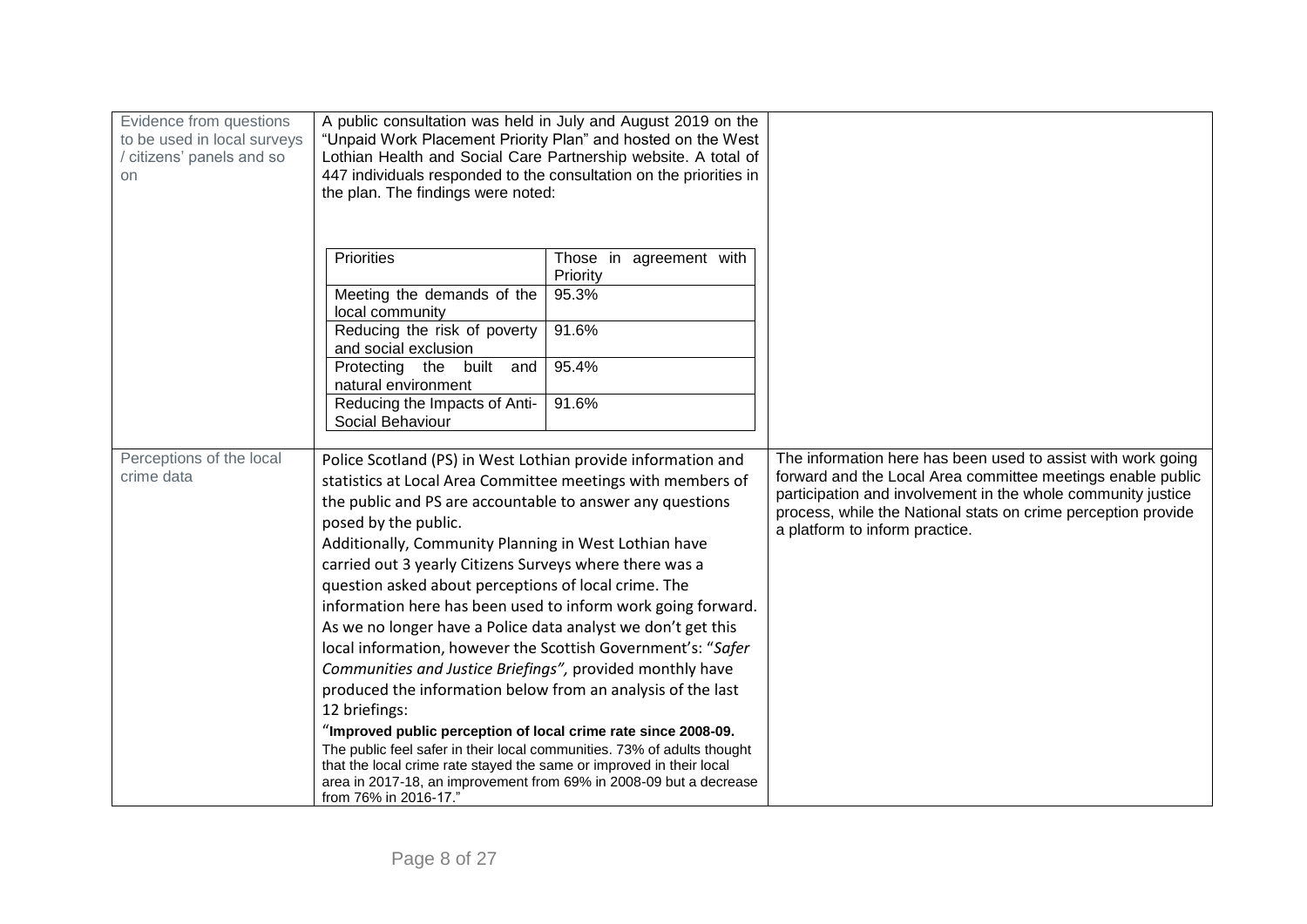| <b>NATIONAL OUTCOME TWO</b>                                                          | Partners plan and deliver services in a more strategic and collaborative way                                                                                                                                                                                                                                                                                                                                                                                                                                                                                                                                                                                                                                                                                             |                                                                                                                                                                                                                                                                                                                                                                                                                          |
|--------------------------------------------------------------------------------------|--------------------------------------------------------------------------------------------------------------------------------------------------------------------------------------------------------------------------------------------------------------------------------------------------------------------------------------------------------------------------------------------------------------------------------------------------------------------------------------------------------------------------------------------------------------------------------------------------------------------------------------------------------------------------------------------------------------------------------------------------------------------------|--------------------------------------------------------------------------------------------------------------------------------------------------------------------------------------------------------------------------------------------------------------------------------------------------------------------------------------------------------------------------------------------------------------------------|
| <b>Indicator</b>                                                                     | <b>Evidence and Data (max 300 words per indicator)</b>                                                                                                                                                                                                                                                                                                                                                                                                                                                                                                                                                                                                                                                                                                                   |                                                                                                                                                                                                                                                                                                                                                                                                                          |
|                                                                                      | <b>Please describe the activity</b>                                                                                                                                                                                                                                                                                                                                                                                                                                                                                                                                                                                                                                                                                                                                      | Then describe the impact                                                                                                                                                                                                                                                                                                                                                                                                 |
| Services are planned for<br>and delivered in a<br>strategic and collaborative<br>way | Our EEI Service has been refreshed and is the subject of the<br>case study later in this report under section 6. The service<br>uses targeted joint delivery to provide effective interventions<br>where required to prevent and reduce the risk of further<br>offending. Run by Social Policy and with joint partners in<br>Education and Police Scotland, referrals are made to agencies<br>including the third sector.<br>Performance indicator: "Percentage of Early and Effective<br>Intervention (EEI) cases 8-17 years who do not become<br>known to the Youth Justice Team within 12 months."<br>2018-19: Quarter<br>$\%$<br>$\overline{95}$<br>$\overline{2}$<br>95<br>3<br>93<br>4<br>93<br>90<br>2019-20:<br>1<br>$\overline{2}$<br>100<br>3<br>94<br>4<br>94 | The analysis of our results, including the focus of a wellbeing<br>indicator, is assisting us to target our resources to the areas of<br>most need (risk and harm.)                                                                                                                                                                                                                                                      |
|                                                                                      | The total number of young people which these stats represent<br>is 236 who were referred to the service and received an<br>intervention.                                                                                                                                                                                                                                                                                                                                                                                                                                                                                                                                                                                                                                 | In addition, a number of referrals not recorded opposite are<br>received and where the outcome of the screening meeting is<br>no further action, the reasons are fully recorded to provide<br>analysis going forward and for information should there be any<br>further issues arising.                                                                                                                                  |
| Partners have leveraged<br>resources for community<br>justice                        | One of our third sector partners in West Lothian- Youth Action<br>Project (WLYAP) set up a community kitchen in the summer of<br>2019. The premises were well stocked with healthy options<br>and the kitchen/cooking facilities accessed by the most<br>vulnerable young people working with the project and all who<br>are at risk of offending or reoffending. The WLYAP taught the<br>young people all their cooking skills and this joint enterprise                                                                                                                                                                                                                                                                                                                | The WLYAP delivered and continues to deliver during Covid-<br>19, a service to support the most vulnerable in the<br>communities of West Lothian and in addition to provide<br>educational input towards achieving improved lifestyles. This<br>joint delivery and co-location of delivery recognises the<br>potential that exists within groups and communities to enhance<br>their contributions to community justice. |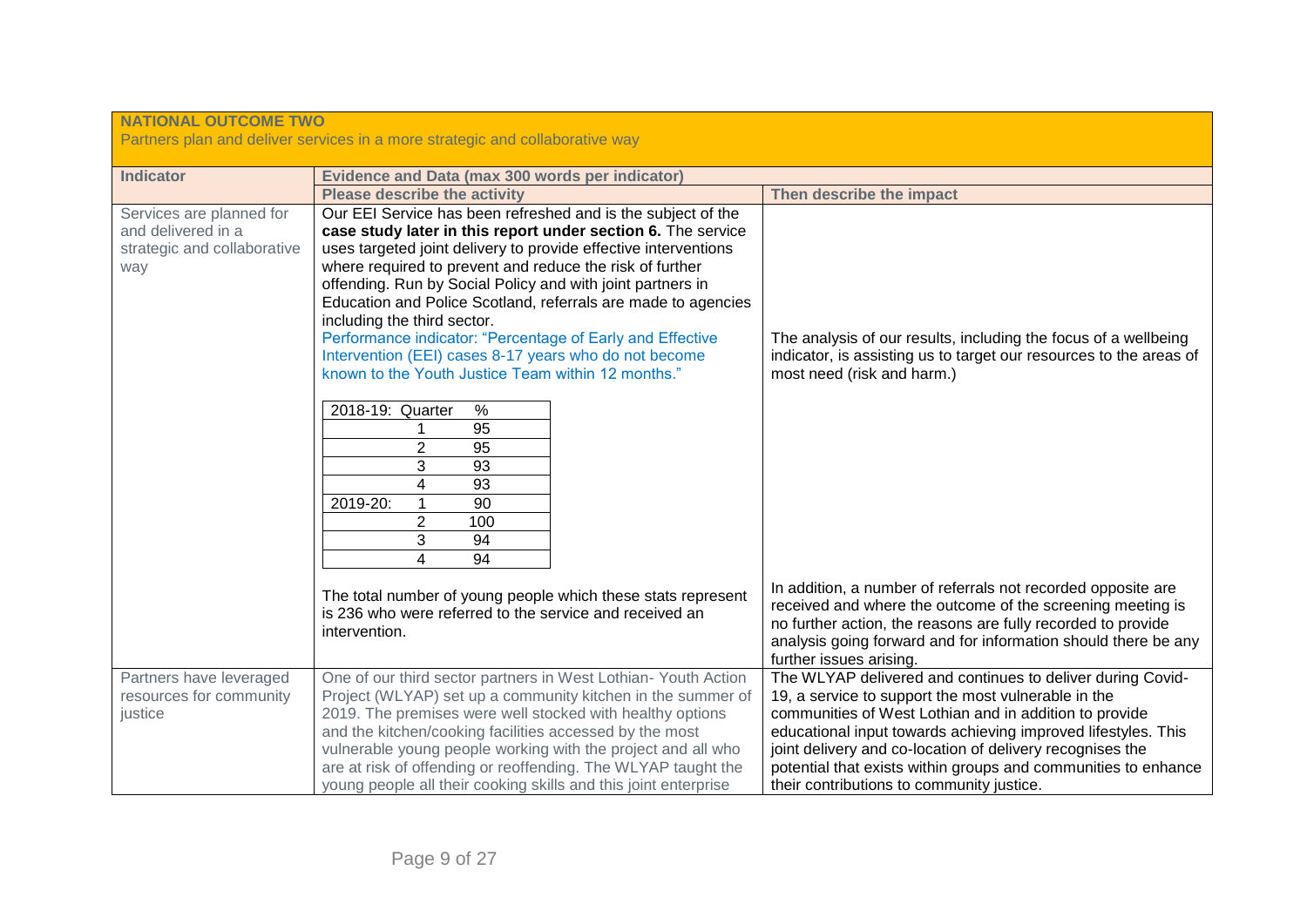|                                                                                                                                           | was in collaboration with Education who provided the premises<br>within the primary school after school hours. During Covid-19,<br>WLYAP has continued to provide this service but instead has<br>delivered the food supplies to the same families who are most<br>at risk of hardship and offending.<br>Another of our third sector partners who is represented on<br>the Community Justice Partnership- Families Outside (FO,)<br>provides training and information to a range of professionals<br>who come into contact with families affected by<br>imprisonment in West Lothian. These include teachers, social<br>workers, health professionals, Police Scotland and prison<br>staff. They also provide information and resources to families<br>and professionals. Additionally, they campaign to improve<br>policy and practice for these families and are currently<br>engaged in work with a cross party group in the Scottish<br>Parliament to inform policy and practice regarding families<br>affected by imprisonment. | The work done here is highlighting the issues experienced by<br>families affected by imprisonment and to ensure that they are<br>better represented and provided for.                                                                                                                                              |
|-------------------------------------------------------------------------------------------------------------------------------------------|--------------------------------------------------------------------------------------------------------------------------------------------------------------------------------------------------------------------------------------------------------------------------------------------------------------------------------------------------------------------------------------------------------------------------------------------------------------------------------------------------------------------------------------------------------------------------------------------------------------------------------------------------------------------------------------------------------------------------------------------------------------------------------------------------------------------------------------------------------------------------------------------------------------------------------------------------------------------------------------------------------------------------------------|--------------------------------------------------------------------------------------------------------------------------------------------------------------------------------------------------------------------------------------------------------------------------------------------------------------------|
| Development of<br>community justice<br>workforce to work<br>effectively across<br>organisational/professional<br>/geographical boundaries | Our Employability Forum (reported on more fully in<br>$\mathcal{L}_{\mathcal{S}^{\mathcal{S}}}$<br>Outcome 6 of this report) held in early March 2020 is<br>an example of our combined workforce planning and<br>operating across organisational and professional<br>boundaries.                                                                                                                                                                                                                                                                                                                                                                                                                                                                                                                                                                                                                                                                                                                                                     | The impact of the Forum is to take forward the identified<br>actions to facilitate our outcomes of translating skills to<br>employment. CPO staff have already started to identify and fit<br>client skills to employability in their work.                                                                        |
|                                                                                                                                           | We have recently established a Pan-Lothian and<br>Scottish Borders group of Community Justice staff (a<br>mixture of Managers, Leads and Co-ordinators-each<br>authority has varying areas of responsibility and roles)<br>to meet quarterly and discuss common themes and<br>issues. This is helpful for some benchmarking and<br>provides an opportunity for discussion.                                                                                                                                                                                                                                                                                                                                                                                                                                                                                                                                                                                                                                                           | We have had one meeting and Covid-19 has postponed this<br>currently, however some useful ideas of how we can make this<br>a helpful resource with a set agenda were discussed. The<br>intention is to benefit from some benchmarking and discussion<br>of common themes or issues across geographical boundaries. |
|                                                                                                                                           | The West Lothian Drug and Alcohol Service (WLDAS)<br>❖<br>planned and delivered two Anxiety Management group<br>work programmes in the reporting period. These<br>groups were for service users across West Lothian                                                                                                                                                                                                                                                                                                                                                                                                                                                                                                                                                                                                                                                                                                                                                                                                                  | The impact of this community work: The 19 service users who<br>successfully completed the group work programme all made a<br>level of progress which was highlighted in the pre and post<br>Hospital Anxiety and Depression Scale (HAD) scores. Many                                                               |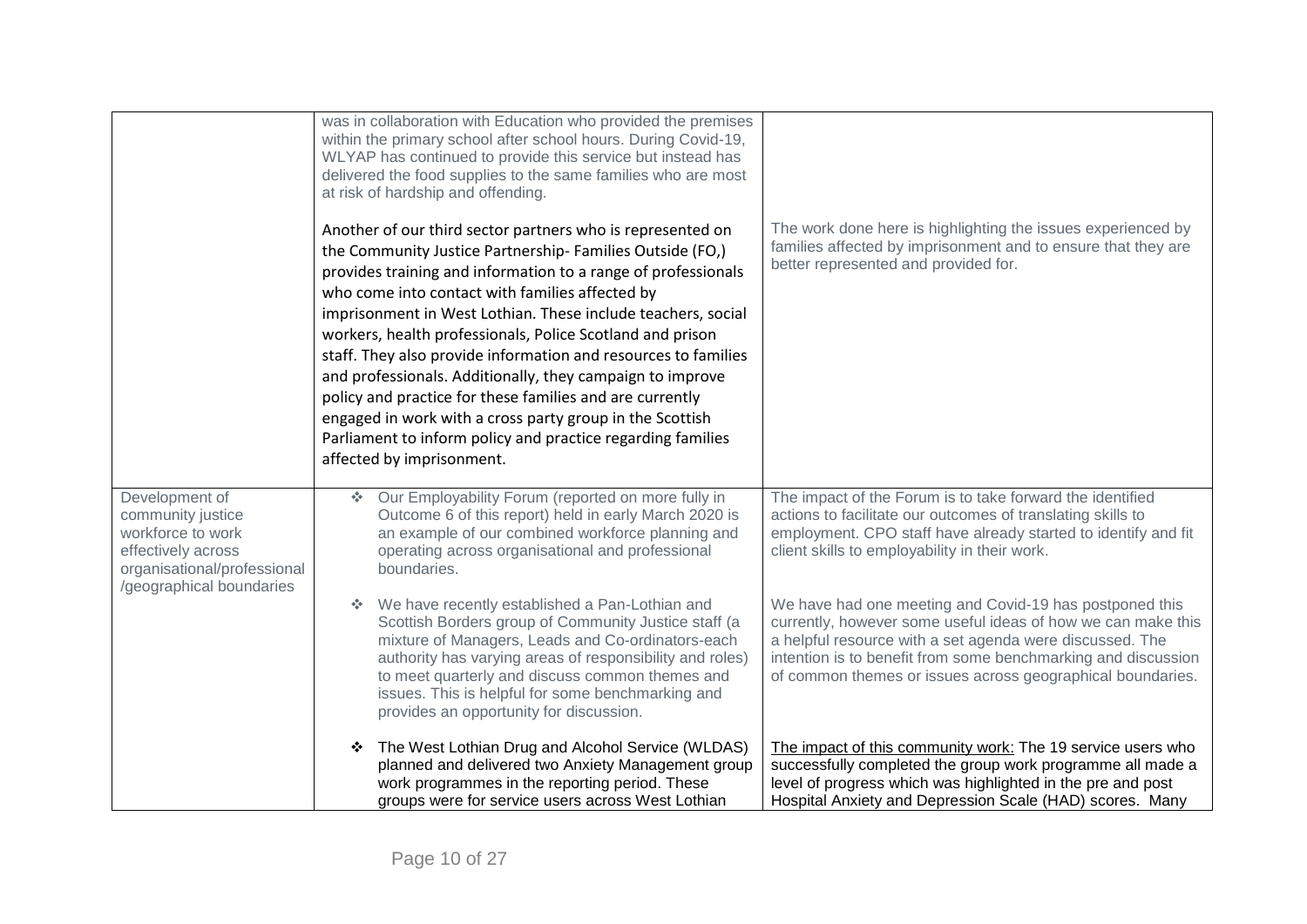|                                                                                                                                                          | addiction services and included individuals who were<br>also engaging with Criminal Justice. Between March<br>and May 2019, and again in October and December<br>2019, a total of 29 referrals were received for these<br>Cognitive Behaviour Therapy based psychosocial<br>group work programmes (both programmes taking<br>place over nine weeks.) A total of 19 service users<br>successfully completed these voluntary programmes.                                                                                                                                                                                                   | of the group attendees on completing the programme went on<br>to take up new interests and activities and all illustrated<br>increased self- confidence and reduced anxiety and<br>depression. Group members were issued with a group work<br>handbook which they were able to keep for future reference.<br>Additional Information<br>Feedback from the group work evaluations highlighted that a<br>number of service users had experienced improved personal<br>and professional working relationships. |
|----------------------------------------------------------------------------------------------------------------------------------------------------------|------------------------------------------------------------------------------------------------------------------------------------------------------------------------------------------------------------------------------------------------------------------------------------------------------------------------------------------------------------------------------------------------------------------------------------------------------------------------------------------------------------------------------------------------------------------------------------------------------------------------------------------|------------------------------------------------------------------------------------------------------------------------------------------------------------------------------------------------------------------------------------------------------------------------------------------------------------------------------------------------------------------------------------------------------------------------------------------------------------------------------------------------------------|
|                                                                                                                                                          | Social Policy (EEI screening group) and extended<br>partners) took part in collaborative work with the<br>Centre for Youth and Criminal Justice (CYCJ-<br>University of Strathclyde) during the reporting period.<br>The researchers arranged two focus groups with us<br>where we looked at the connection between youth<br>offending and bereavement caused by the death of<br>close family members/carers. Using our anonymised<br>data, the groups were attended by Social Policy,<br>Education, Youth Justice, the Third Sector and Police<br>Scotland. The results of the research are on the CYCJ<br>website.                     | Among the findings from this research were that frequently<br>bereavement had not been addressed or was not known about<br>until points of crisis and all participants felt that these<br>discussions from the focus groups would help to inform their<br>work going forward. Although there is more research to do, the<br>high incidence of bereavement and poor outcomes in the<br>anonymised data was worthy of note.                                                                                  |
| Partners illustrate effective<br>engagement and<br>collaborative partnership<br>working with the<br>authorities responsible for<br>the delivery of MAPPA | West Lothian has robust arrangements around MAPPA. The<br>Police, public sector including Housing and Education, Health<br>and the Scottish Prison Service work together to manage the<br>three case levels to ensure that resources are focused on the<br>individuals posing most risk. The West Lothian Public<br>Protection Committee provides an Annual Report and Lothian<br>and Borders compile a MAPPA report for Edinburgh, the<br>Lothians and Scottish Borders- (link below to the most recent<br>published report for 2018-19 and the statistical information is<br>on pages 14-17.)<br>FINAL MAPPA Annual Report 2018 19.pdf | This ensures that our resources are maximised to reduce the<br>risk of harm that these individuals pose.<br>In addition, all West Lothian partners acknowledge the<br>importance of reducing domestic abuse and our Category 3<br>implementation allows us a formal forum to manage high risk<br>domestic abuse perpetrators who are subject to licence.                                                                                                                                                   |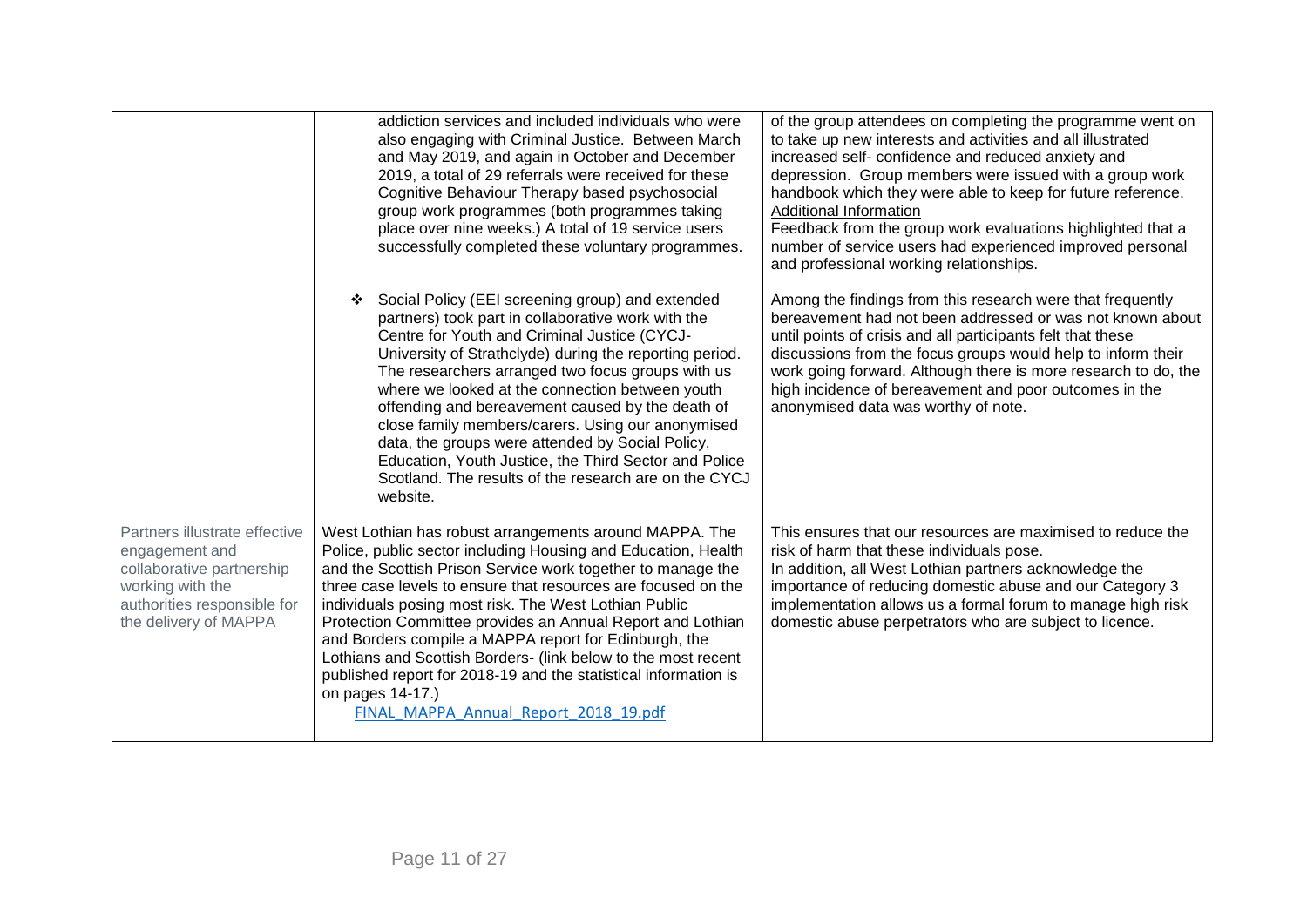| <b>NATIONAL OUTCOME THREE</b><br>People have better access to the services that they require, including welfare, health and wellbeing, housing and employability |                                                                                                                                                                                                                                                                                                                                                                                                                                                                                          |                                                                                                                                                                                                                                                                                      |
|------------------------------------------------------------------------------------------------------------------------------------------------------------------|------------------------------------------------------------------------------------------------------------------------------------------------------------------------------------------------------------------------------------------------------------------------------------------------------------------------------------------------------------------------------------------------------------------------------------------------------------------------------------------|--------------------------------------------------------------------------------------------------------------------------------------------------------------------------------------------------------------------------------------------------------------------------------------|
|                                                                                                                                                                  |                                                                                                                                                                                                                                                                                                                                                                                                                                                                                          |                                                                                                                                                                                                                                                                                      |
| <b>Indicator</b>                                                                                                                                                 | <b>Evidence and Data (max 300 words per indicator)</b><br><b>Please describe the activity</b>                                                                                                                                                                                                                                                                                                                                                                                            | Then describe the impact                                                                                                                                                                                                                                                             |
|                                                                                                                                                                  | One of our five priorities in the West Lothian Community Justice<br>Strategic Plan 2019-24 and the associated Action Plan 2019-21<br>is HEALTH AND SUBSTANCE MISUSE and this priority sits<br>within National Outcome 3 and is reported on in this<br>section.<br><b>KEY OUTCOME:</b> People with convictions are supported to<br>access health services quickly and sustain involvement with<br>them<br><b>STRETCH AIM:</b> Those with convictions maintain engagement<br>with services |                                                                                                                                                                                                                                                                                      |
| Partners have<br>identified and are<br>overcoming<br>structural barriers<br>for people<br>accessing services                                                     | The Community Justice Partnership recognises the nature and<br>extent of barriers that are faced by those trying to access<br>services following criminal convictions. It is therefore crucial that<br>we work to help these individuals access essential services<br>including Housing, Health/Mental Health, Employment, Financial<br>and Social inclusion.                                                                                                                            | Access and support to access the appropriate services at the right<br>time will help people to desist from future offending.                                                                                                                                                         |
| Existence of joint-<br>working<br>arrangements such<br>as processes /<br>protocols to ensure<br>access to services<br>to address<br>underlying needs             | We are working jointly with Mental health and Addictions, NHS<br>Lothian to enable those at the point of arrest to access the<br>appropriate health provision. Performance Indicator:<br>"Percentage of West Lothian prisoners in police custody who<br>have accessed mental health support."<br>This action is due to be completed in March 2021 and Health<br>have the funding in place and are currently developing the<br>staffing model.                                            | We want a service to be in place to help those with an identified<br>mental health issue. By ensuring the appropriate supports are<br>provided, we aim to improve the welfare, health and wellbeing of<br>those individuals.                                                         |
|                                                                                                                                                                  | Links with the Alcohol and Drug Partnership: At the most recent<br>Community Justice Partnership meeting in February we decided<br>that it would be helpful to formulate more positive, direct links<br>with the ADP. The partnership would benefit from a presentation<br>on this and its associated National Strategy. It was agreed to                                                                                                                                                | This event will help identify services and pathways to ensure a<br>more holistic approach and delivery. We will develop our work to<br>get whole packages around all those who need them and therefore<br>enhance the opportunities for people to stop offending and<br>reoffending. |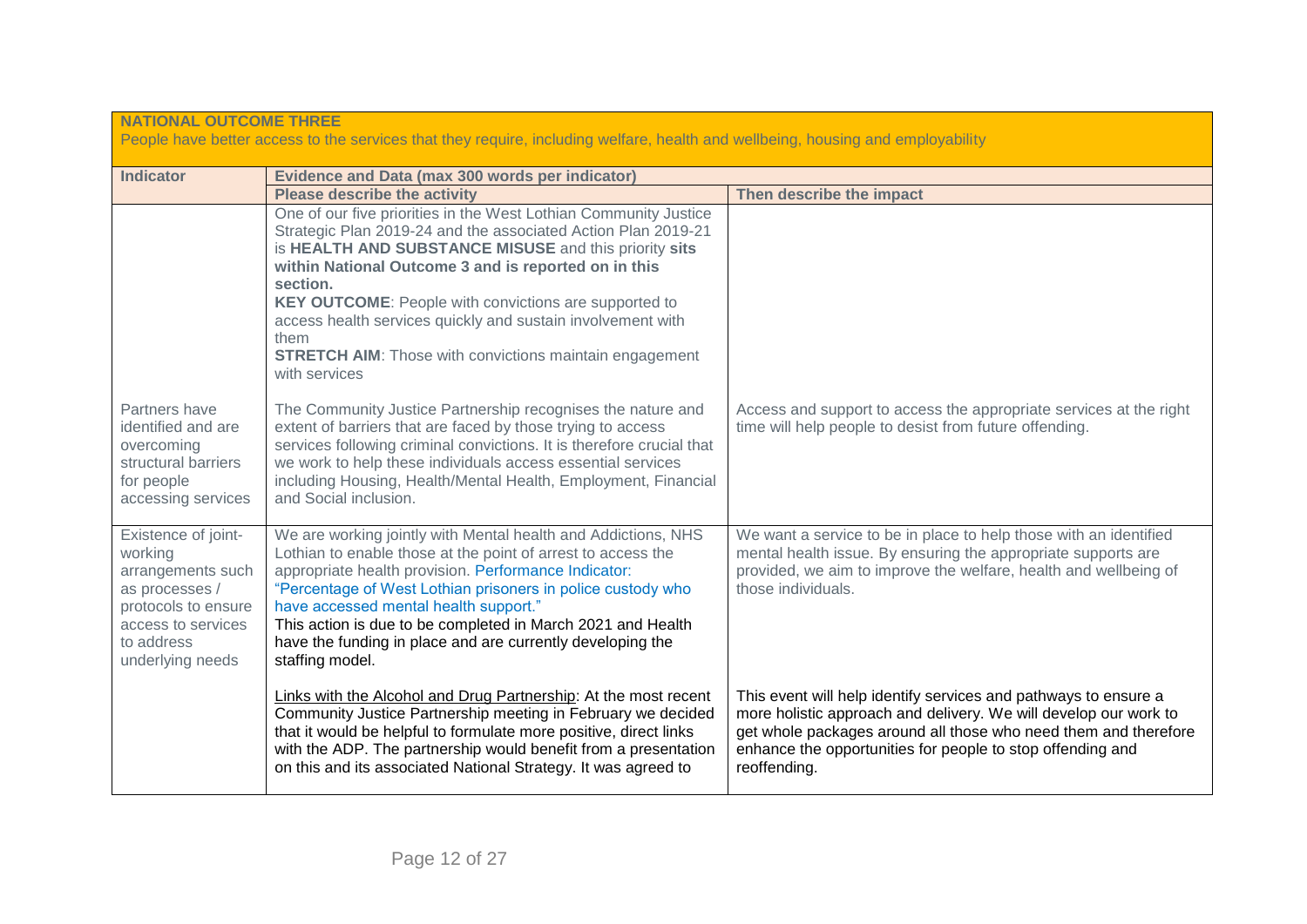|                                                                                                                                                                                  | schedule a half day seminar/ forum to take this forward. This<br>event would have been taking place after the planned Health<br>Forum outlined two rows below but has had to be delayed due to<br>Covid-19.<br>The Joint protocol "Information Sharing Agreement" with the<br>Scottish Prison Service and West Lothian, developed in<br>conjunction with CJS, enables SPS to share information pending<br>release of individuals from custody.                                                                                                                                                    | This assists the planning by Housing and other partners to support<br>the individual on the journey of release through care/after care.                                                                                                                                                                                                                                                                                                                                                                                                                                                                                                                                                                  |
|----------------------------------------------------------------------------------------------------------------------------------------------------------------------------------|---------------------------------------------------------------------------------------------------------------------------------------------------------------------------------------------------------------------------------------------------------------------------------------------------------------------------------------------------------------------------------------------------------------------------------------------------------------------------------------------------------------------------------------------------------------------------------------------------|----------------------------------------------------------------------------------------------------------------------------------------------------------------------------------------------------------------------------------------------------------------------------------------------------------------------------------------------------------------------------------------------------------------------------------------------------------------------------------------------------------------------------------------------------------------------------------------------------------------------------------------------------------------------------------------------------------|
| Initiatives to<br>facilitate access to<br>services                                                                                                                               | Another function that our third sector partner -Families<br>Outside provides is to advocate on an individual's behalf<br>to support access to services. Prisoners and their families<br>are supported when a prisoner is moved between<br>establishments around the country or not located close to<br>family. Our West Lothian representative works with team<br>members from a different geographical location and<br>facilitates access to the services within the new area.                                                                                                                   | The impact here is to work on behalf of the families and<br>support them both at the prison and in the local area where<br>they live. FO also establish links with local statutory and non-<br>statutory organisations, allowing them to help families access<br>the most appropriate support.                                                                                                                                                                                                                                                                                                                                                                                                           |
| Speed of access to<br>mental health<br>services                                                                                                                                  | We will improve pathways to accessing a mental health<br>provision. Performance Indicator: "Percentage of those<br>appearing from custody who required an appropriate adult."<br>This action is due for completion in March 2021.                                                                                                                                                                                                                                                                                                                                                                 | Our measure of success here will be that those with criminal<br>convictions who have mental health issues have appropriate access<br>to the right support at the earliest opportunity. An appropriate adult<br>was provided to all those who required this. We want to do some<br>work further streamlining the system and this will be discussed at<br>our Health Forum when it is able to be re-arranged after the<br>pandemic.                                                                                                                                                                                                                                                                        |
| % of people<br>released from a<br>custodial sentence:<br>registered with<br>a)<br>a GP<br>b) have suitable<br>accommodation<br>have had a<br>C)<br>benefits<br>eligibility check | (a) We are working in partnership with health services<br>(Mental Health and Addictions, NHS Lothian and<br>Addiewell Prison to ensure that all people leaving prison<br>have access to a GP/appropriate health services.<br>Performance Indicator: "Percentage of those subject to<br>CPO or leaving Addiewell registered with a GP."<br>We currently have stats available for the reporting period<br>between 1 November 2019 - 26 February 2020 and 13 of 15<br>individuals (86.6%) assessed, identified a GP registration in<br>West Lothian. In early March a meeting took place with Social | Our impact here is that working jointly with our Third Sector partner,<br>Change, Grow, Live, (their Assertive Outreach and Criminal Justice<br>service) they will be able to provide quarterly reports to the<br>Partnership and include the data that we require for our PI. The<br>information supplied will include the GP practice name, Mental<br>Health service where required, the individual's postcode and how<br>many people have no GP registration on liberation. This action is<br>due to be completed in March 2021 and our progress is 50% with a<br>targeted approach being developed. The impact of our planned<br>Health Forum below is intended to facilitate this planning further. |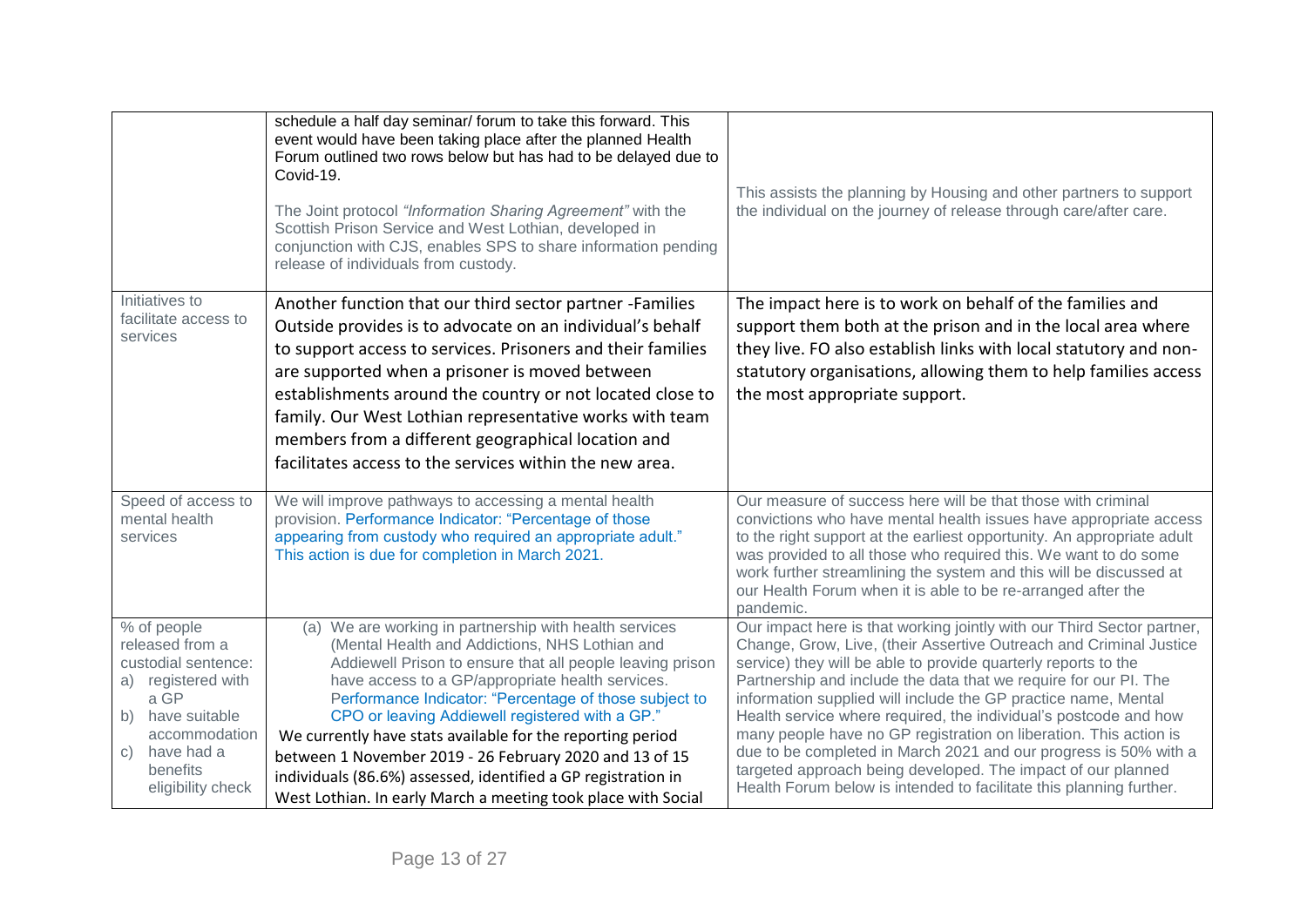|                                                                                                                                                          | Policy and Change, Grow, Live where we discussed the planning<br>to enhance the information. This is reported in the column<br>opposite and has progressed as detailed.<br>(b) and (c) We have addressed these two points under<br>National Outcome 5 below.                                                                                                                                                                                                                                                                                                                                                                                                                                                                                                                                                          | This planned event was to help underpin out services going forward<br>and ensure that those leaving custody have a clear pathway and<br>access to health services.                              |
|----------------------------------------------------------------------------------------------------------------------------------------------------------|-----------------------------------------------------------------------------------------------------------------------------------------------------------------------------------------------------------------------------------------------------------------------------------------------------------------------------------------------------------------------------------------------------------------------------------------------------------------------------------------------------------------------------------------------------------------------------------------------------------------------------------------------------------------------------------------------------------------------------------------------------------------------------------------------------------------------|-------------------------------------------------------------------------------------------------------------------------------------------------------------------------------------------------|
|                                                                                                                                                          | We were in the process of arranging a half day Forum dedicated<br>to Health at the start of Covid-19. Focusing on a wide circle of<br>partners both within and out with the Community Justice<br>Partnership, our planned focus group included Healthcare for<br>HMP Addictions, Addictions Service, GP representation,<br>Accident and Emergency, Chief Nurse, Health Improvement<br>Service, Public Health, Social Policy and the Criminal and Youth<br>Justice Service.                                                                                                                                                                                                                                                                                                                                            |                                                                                                                                                                                                 |
| Targeted<br>interventions have<br>been tailored for<br>and with an<br>individual and had<br>a successful impact<br>on their risk of<br>further offending | The Almond Project delivers targeted interventions to prevent<br>women from reoffending. The importance of welfare, health and<br>wellbeing is addressed and tailored towards the specific reasons<br>and causes of women's offending.<br>Performance indicator: "Percentage of women who are charged<br>with further offences during intervention or re-referred within six<br>months following their engagement with the Almond Project".<br>No women reoffended for the last four successive quarters. The<br>most recent - Quarter 4 of 2019-20-0%, representing 0 from 32<br>women. In Quarter 3 of 2018-19-3%, representing 1 from 31<br>reoffending within 6 months.<br>Further actions and our impact on "Women Who Offend" sits<br>more within the criteria of Outcome 4 and is reported in that<br>section. | The Almond Project continues to have positive and consistent<br>results. A number of successes have been with women who have<br>historically been hard to engage and breached community orders. |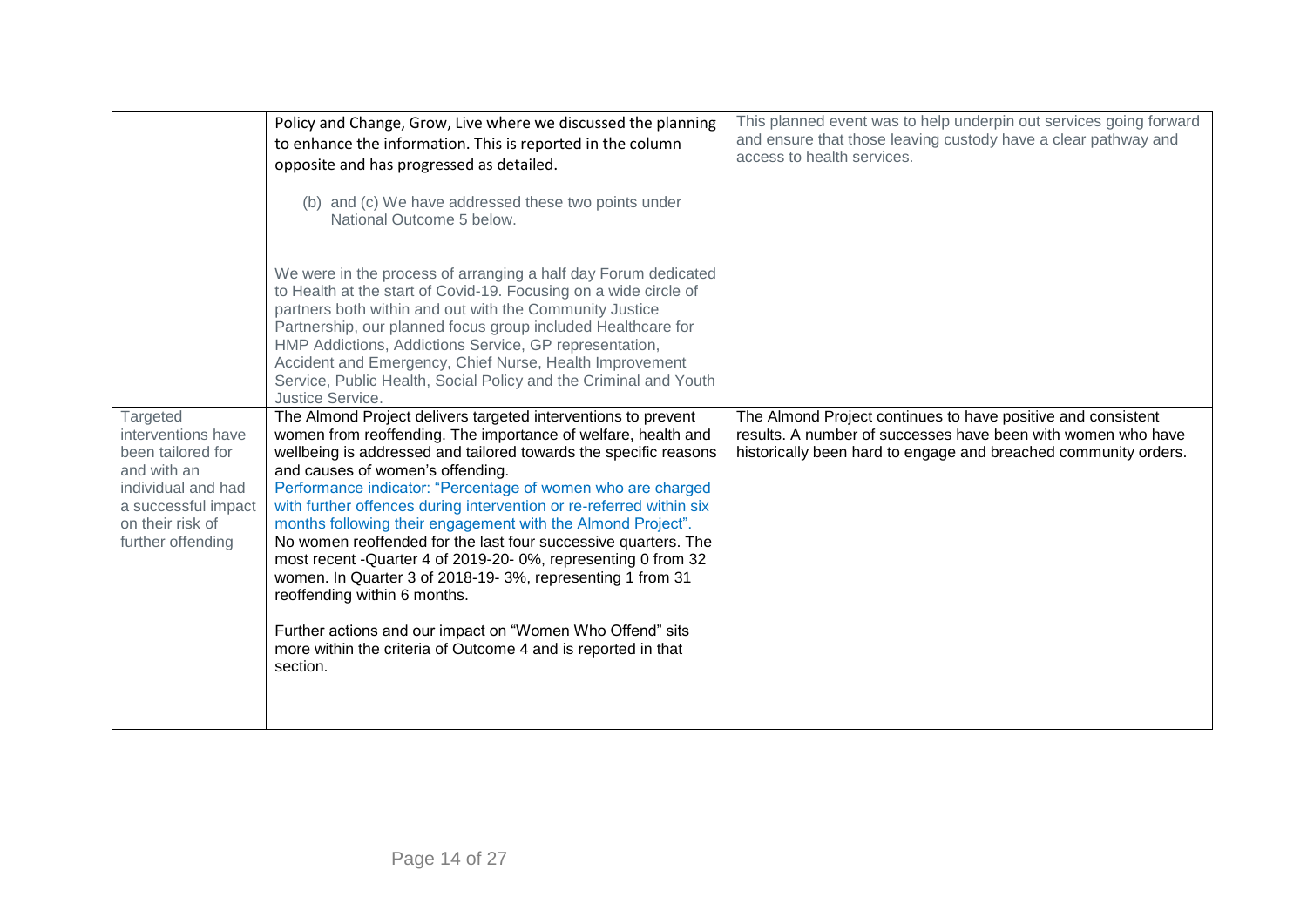| <b>NATIONAL OUTCOME FOUR</b><br>Effective interventions are delivered to prevent and reduce the risk of further offending |                                                                                                                                                                                                                                                                                                                                                                                                                                                                                                                                           |                          |  |
|---------------------------------------------------------------------------------------------------------------------------|-------------------------------------------------------------------------------------------------------------------------------------------------------------------------------------------------------------------------------------------------------------------------------------------------------------------------------------------------------------------------------------------------------------------------------------------------------------------------------------------------------------------------------------------|--------------------------|--|
| <b>Indicator</b>                                                                                                          | <b>Evidence and Data (max 300 words per indicator)</b>                                                                                                                                                                                                                                                                                                                                                                                                                                                                                    |                          |  |
|                                                                                                                           | <b>Please describe the activity</b>                                                                                                                                                                                                                                                                                                                                                                                                                                                                                                       | Then describe the impact |  |
|                                                                                                                           | Three of our five priorities in the West Lothian Community<br>Justice Strategic Plan 2019-24 and the associated Action Plan<br>2019-21 sit within National Outcome 4 and are reported on<br>in this section:<br>• YOUNG PEOPLE WHO OFFEND<br><b>KEY OUTCOME:</b> We develop and deliver services that improve<br>outcomes for children and young people most at risk<br><b>STRETCH AIM:</b> To extend the Whole System Approach in West<br>Lothian up to the age of 26, in line with the Children and Young<br>People (Scotland) Act 2014 |                          |  |
|                                                                                                                           | • WOMEN WHO OFFEND<br><b>KEY OUTCOME:</b> Women are supported to avoid involvement<br>with the Justice System<br><b>STRETCH AIM:</b> No woman appearing in custody should be<br>remanded without an available bail package                                                                                                                                                                                                                                                                                                                |                          |  |
|                                                                                                                           | • RESPONSE TO VIOLENT CRIME<br><b>KEY OUTCOME:</b> Those involved in the Criminal and Youth<br>Justice Systems for violent offences complete their orders<br>without further violent offending<br><b>STRETCH AIM:</b> Domestic abuse perpetrators commence a<br>structured programme.                                                                                                                                                                                                                                                     |                          |  |
| Use of 'other<br>activities<br>requirements' in<br><b>CPO<sub>s</sub></b>                                                 | Examples of our use of "other activities "include:<br>$\leftarrow$ A driving rehabilitation course<br>Change Grow Live - Drug Service - attendance /initial<br>assessment<br>LEAP - drug rehabilitation<br>÷<br>Citizenship Groupwork programme - weekly modules<br>÷<br>Up2U domestic group work - weekly modules<br>Almond Project - referral and initial assessment.                                                                                                                                                                   |                          |  |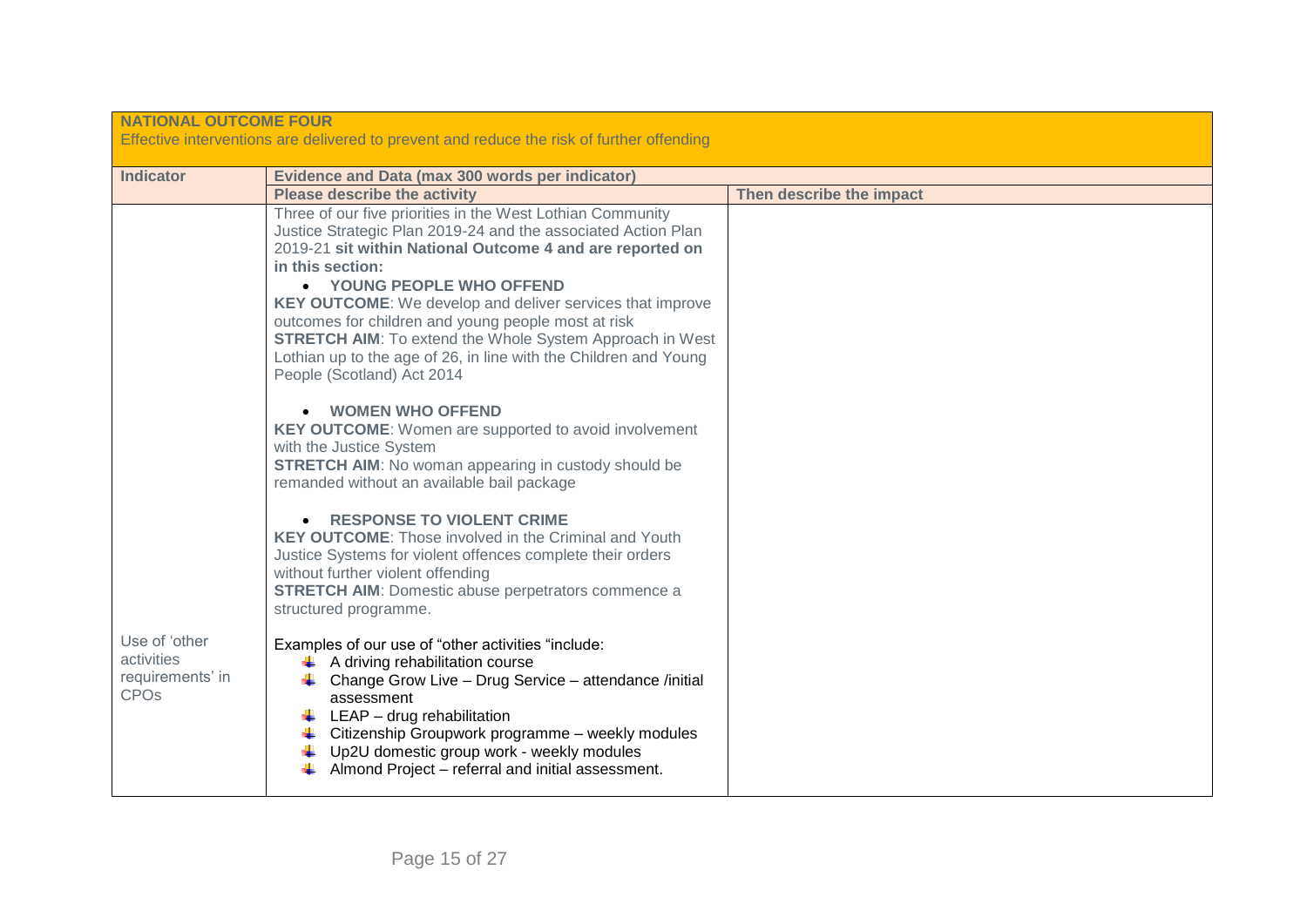| <b>Effective risk</b> | Young People Who Offend                                                                                                                                        |                                                                                                                  |  |
|-----------------------|----------------------------------------------------------------------------------------------------------------------------------------------------------------|------------------------------------------------------------------------------------------------------------------|--|
| management for        | To ensure that we are using the most up to date risk<br>$\bullet$                                                                                              | The impact of this action will be that our Youth Justice Team will                                               |  |
| public protection     | assessment tools we have moved from ASSET to                                                                                                                   | have the most appropriate tools to manage and respond to risk and                                                |  |
|                       | START-AV and all staff except one had been trained by                                                                                                          | need.                                                                                                            |  |
|                       | the middle of March 2020 with the last one scheduled for                                                                                                       |                                                                                                                  |  |
|                       | the end of March. The last one has now been postponed                                                                                                          |                                                                                                                  |  |
|                       | due to Covid-19.                                                                                                                                               |                                                                                                                  |  |
|                       | Performance Indicator: "All staff are trained in the use of START-<br>AV."                                                                                     |                                                                                                                  |  |
|                       | 88.9% of staff have been trained. This would have been 100%                                                                                                    |                                                                                                                  |  |
|                       | but the remaining training session had to be cancelled at the end                                                                                              |                                                                                                                  |  |
|                       | of March due to the pandemic.                                                                                                                                  |                                                                                                                  |  |
|                       | • We are developing our Whole System Approach to                                                                                                               | The measure of success for this action will be that Youth Justice                                                |  |
|                       | ensure that the risks presented by young people are                                                                                                            | deliver services that are age and stage appropriate and that                                                     |  |
|                       | managed and that they are included to 21 years and to                                                                                                          | communities are safer. Focusing on children and young people up                                                  |  |
|                       | 26 years where possible.                                                                                                                                       | to the age of eighteen (medium-high risk,) work has started to                                                   |  |
|                       | Performance Indicator: "Percentage of young people identified                                                                                                  | identify all under eighteen's where there is a measurable risk                                                   |  |
|                       | as high risk whose risk has not increased within six months of<br>intervention."                                                                               | assessment and the timescale for this action to be completed is<br>March 2021.                                   |  |
|                       |                                                                                                                                                                |                                                                                                                  |  |
|                       |                                                                                                                                                                |                                                                                                                  |  |
|                       | Response to Violent Crime:<br>We are working to have a positive impact on reducing<br>$\bullet$<br>violent offending for those on Community Payback<br>Orders. | Our measure of success here will be that those subject to                                                        |  |
|                       |                                                                                                                                                                | supervision are supported to reduce both the frequency and                                                       |  |
|                       |                                                                                                                                                                | severity of violent crime. Work is underway to compare the police                                                |  |
|                       | Performance Indicator: "Percentage of violent offenders                                                                                                        | categories of violent crime with our internal recording systems and                                              |  |
|                       | completing a CPO without a further violent offence."                                                                                                           | find the best way to collate this data. This work will be completed in                                           |  |
|                       | The Community Justice Partnership is working with the<br>$\bullet$                                                                                             | the next month and this PI will be collected annually.                                                           |  |
|                       | Community Safety Unit to impact on levels of violence.                                                                                                         |                                                                                                                  |  |
|                       | Also working with Police Scotland, we have seen a                                                                                                              | We will reduce the overall levels of violent crime over the life of the                                          |  |
|                       | reduction in assaults and an improvement in relation to                                                                                                        | Community Justice Strategic Plan 2019-24. This action is due to be                                               |  |
|                       | the commission of serious assaults.                                                                                                                            | completed in April 2021.                                                                                         |  |
|                       | Performance Indicator: "Number of incidents of serious                                                                                                         |                                                                                                                  |  |
|                       | violence."                                                                                                                                                     |                                                                                                                  |  |
|                       | We have a very good response to Serious Incidents                                                                                                              |                                                                                                                  |  |
|                       |                                                                                                                                                                | Our intention here is to ensure that there is robust reporting of<br>serious incidents to the Care Inspectorate. |  |
|                       | including the submission of Serious Incident Reviews                                                                                                           |                                                                                                                  |  |
|                       | (SIR's)                                                                                                                                                        |                                                                                                                  |  |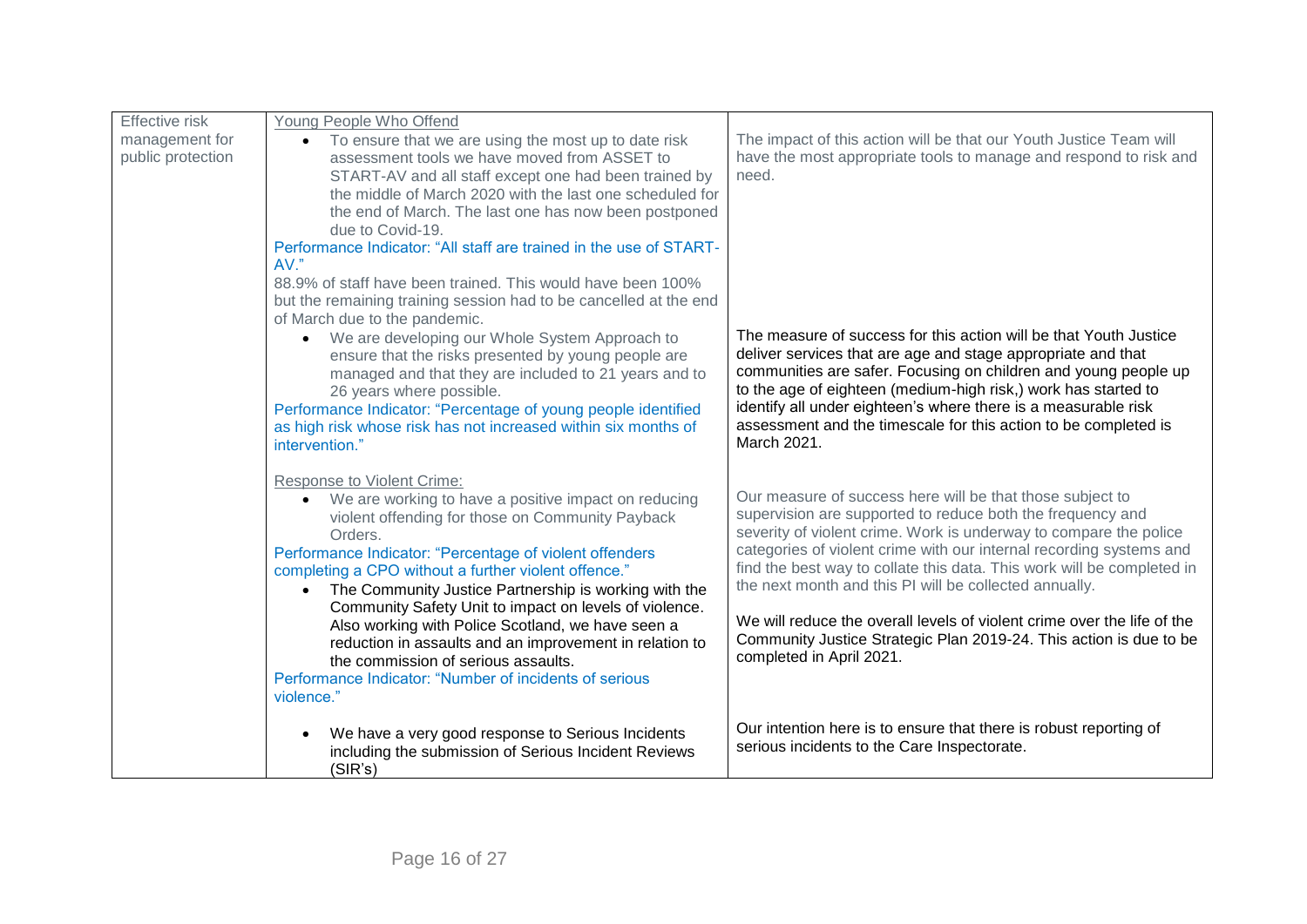|                                                                                                         | Performance indicator: "Percentage of serious incidents<br>reviewed and responded to appropriately."<br>This action was due to be completed in March 2020 and has<br>been 100% since the Action Plan commenced and continues to<br>be so.                                                                                                                                                                                                                                                                                                                                                                                                                                         |                                                                                                                                                                                                                                                                                               |
|---------------------------------------------------------------------------------------------------------|-----------------------------------------------------------------------------------------------------------------------------------------------------------------------------------------------------------------------------------------------------------------------------------------------------------------------------------------------------------------------------------------------------------------------------------------------------------------------------------------------------------------------------------------------------------------------------------------------------------------------------------------------------------------------------------|-----------------------------------------------------------------------------------------------------------------------------------------------------------------------------------------------------------------------------------------------------------------------------------------------|
| Quality of CPOs<br>and DTTOs                                                                            | User experience of the wide range of Community based<br>Orders/Licence including CPO's, DTTO's and Parole Licences<br>has been collated by the C&YJS.<br>End of order and Citizenship programme questionnaires have<br>shown that service users gained benefit from the interventions<br>they received and they are providing increased number of<br>returns. Specific initiatives by the service received positive<br>responses such as our recycled Bike Project involving service<br>users in every aspect of the planning and delivery.                                                                                                                                       | Service users have reported positive feedback on their increased<br>likelihood to stop reoffending in the future. Those who successfully<br>engage with supervision will stand a far greater chance of avoiding<br>or reducing offending going forward.                                       |
|                                                                                                         | Performance Indicator: "Percentage of Community based orders<br>supervised by the Criminal and Youth Justice Service with a<br>successful termination."<br>Over the course of 2018-19, successful completions reduced<br>from 62% to 54%. During the last quarter of 2018-19 and the<br>whole of the 2019-20 reporting period, the numbers increased to<br>an average of 67.5% for the five quarters with the lowest being<br>65%. The target for this performance indicator is to achieve 75%<br>by 2022-23. Consideration will be given to converting the<br>indicator to annual which should help even out seasonal<br>anomalies and give a better indication of improvements. | This is an indicator that illustrates how successful our services are<br>at ensuring offender engagement to impact on offending.<br>Managers of the Community Payback Team and the Service<br>Review Group are working to address reasons for any decreasing<br>trends and to find solutions. |
| Reduced use of<br>custodial sentences<br>and remand:                                                    |                                                                                                                                                                                                                                                                                                                                                                                                                                                                                                                                                                                                                                                                                   |                                                                                                                                                                                                                                                                                               |
| Balance between<br>community<br>sentences relative<br>to short custodial<br>sentences under<br>one year | During this reporting year the Criminal and Youth justice Service<br>submitted 1022 reports and excluding supplementary reports, 93<br>from 713 resulted in a custodial outcome of less than 12 months.<br>Percentage based this represents 13%<br>Please see the column below under "No of short term sentences<br>under a year", for fuller information on our performance indicator<br>and work going forward.                                                                                                                                                                                                                                                                 |                                                                                                                                                                                                                                                                                               |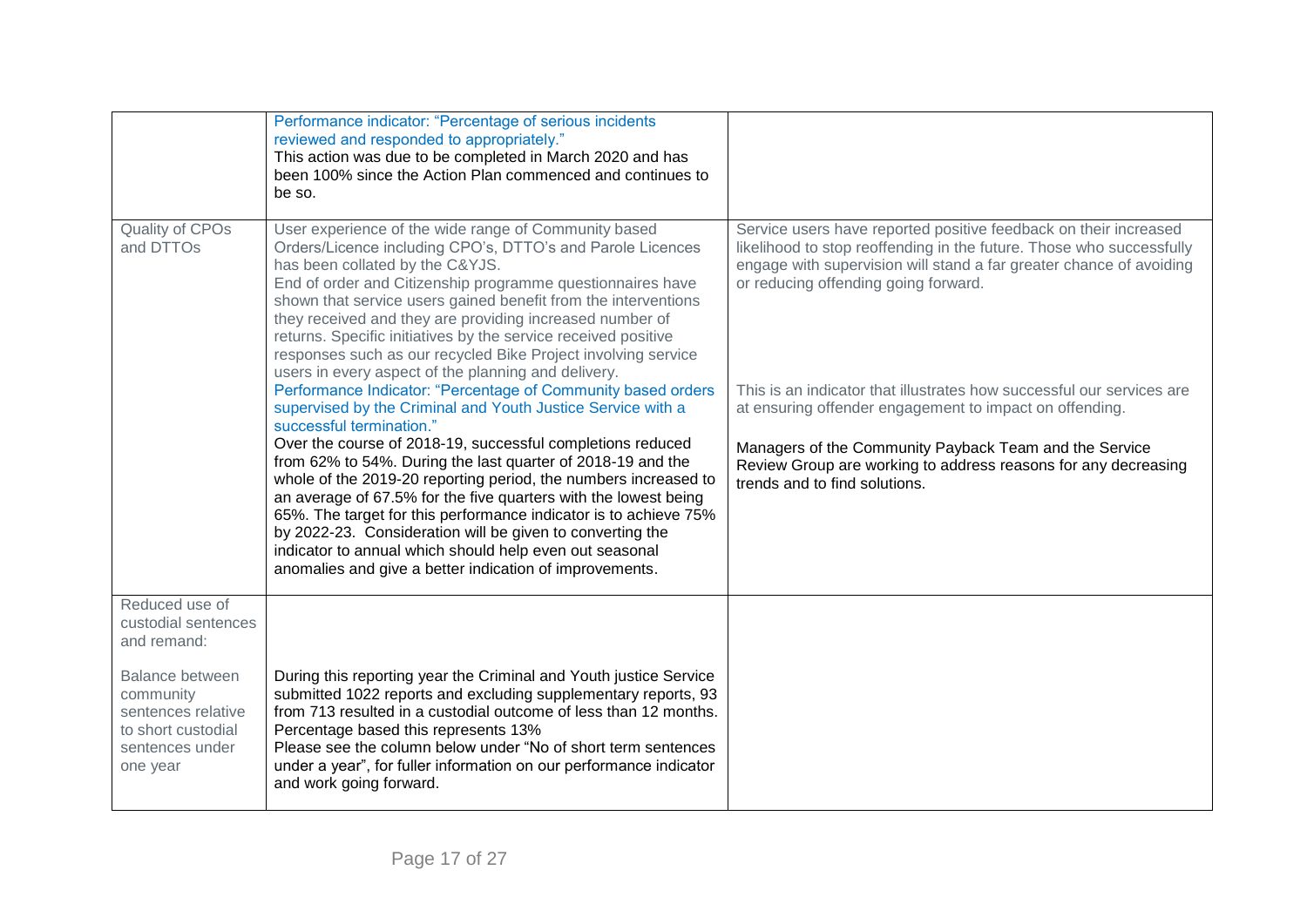| The delivery of<br>interventions<br>targeted at problem<br>drug and alcohol<br>use [NHS Local<br>Delivery Plan (LDP)<br>Standard]                                                            | We do not capture data in relation to brief interventions but we<br>do have DTTO's and a requirement within CPO's to address<br>alcohol/drug use. The majority of individuals on Community<br>Orders who have a substance misuse issue would have this<br>addressed within their normal supervision requirement and this<br>would be monitored and reviewed within their risk management<br>plan or their care plan.                                                                                                                                                                                                                                                                                                                                                                                                                              | The impact of this work significantly benefits from the Criminal and<br>Youth Justice Service being co-located with the NHS, Addictions<br>Team and the Social work Addictions Team who are two of the key<br>players in the West Lothian Drug Care Partnership. The co-location<br>enables a targeted and focused delivery of services and an overall<br>quick response to crisis.                      |
|----------------------------------------------------------------------------------------------------------------------------------------------------------------------------------------------|---------------------------------------------------------------------------------------------------------------------------------------------------------------------------------------------------------------------------------------------------------------------------------------------------------------------------------------------------------------------------------------------------------------------------------------------------------------------------------------------------------------------------------------------------------------------------------------------------------------------------------------------------------------------------------------------------------------------------------------------------------------------------------------------------------------------------------------------------|----------------------------------------------------------------------------------------------------------------------------------------------------------------------------------------------------------------------------------------------------------------------------------------------------------------------------------------------------------------------------------------------------------|
| Number of Police<br>Recorded<br>Warnings, police<br>diversion, fiscal<br>measures, fiscal<br>diversion,<br>supervised bail,<br>community<br>sentences<br>(including CPOs,<br>DTTOs and RLOs) | Most of the figures here are reported in the Annual Aggregate<br>Return for the Criminal and Youth Justice Service and include:<br><b>Number of Diversions from Prosecution: 114</b><br>Number of requests from court for Bail Information: 13<br>Number of Bail Supervision cases commenced: 8<br>Number of Fiscal Work Order Assessments undertaken: 15<br>Number of Fiscal Work Orders commenced: 4<br>We don't report on RLO's as we don't supervise these.                                                                                                                                                                                                                                                                                                                                                                                   |                                                                                                                                                                                                                                                                                                                                                                                                          |
| Number of short-<br>term sentences<br>under one year                                                                                                                                         | This indicator was developed in 2018-19 to reflect the intention<br>of the Scottish Government to legislate for a presumption<br>against sentences of 12 months or less. The numbers in West<br>Lothian are relatively low and the minimal increases are due to<br>serious offences being committed. Performance Indicator:<br>"Percentage of Criminal Justice Social Work reports resulting in<br>a custodial sentence of 12 months or less."<br>In 2018-19 performance stood at 6.81%. By 2019-20 this had<br>reduced to 6.19%. Overall custodial sentences remain low and<br>there is a high use of CPO's which accounts for the reduction in<br>the use of custody. The baseline target for 2020-21 remains at<br>7% but as the policy takes effect the performance target will<br>lower as the number of Community Payback Orders increases. | The Criminal Justice Team works to provide packages to keep<br>those within the community where at all possible (risk and need<br>dependent.) Given the better outcomes from community sentences,<br>the team is constantly reviewing and developing the service to<br>provide further opportunities and collaborative working with other<br>agencies including the third sector to broaden our service. |
| <b>Other information relevant to National Outcome Four</b>                                                                                                                                   |                                                                                                                                                                                                                                                                                                                                                                                                                                                                                                                                                                                                                                                                                                                                                                                                                                                   |                                                                                                                                                                                                                                                                                                                                                                                                          |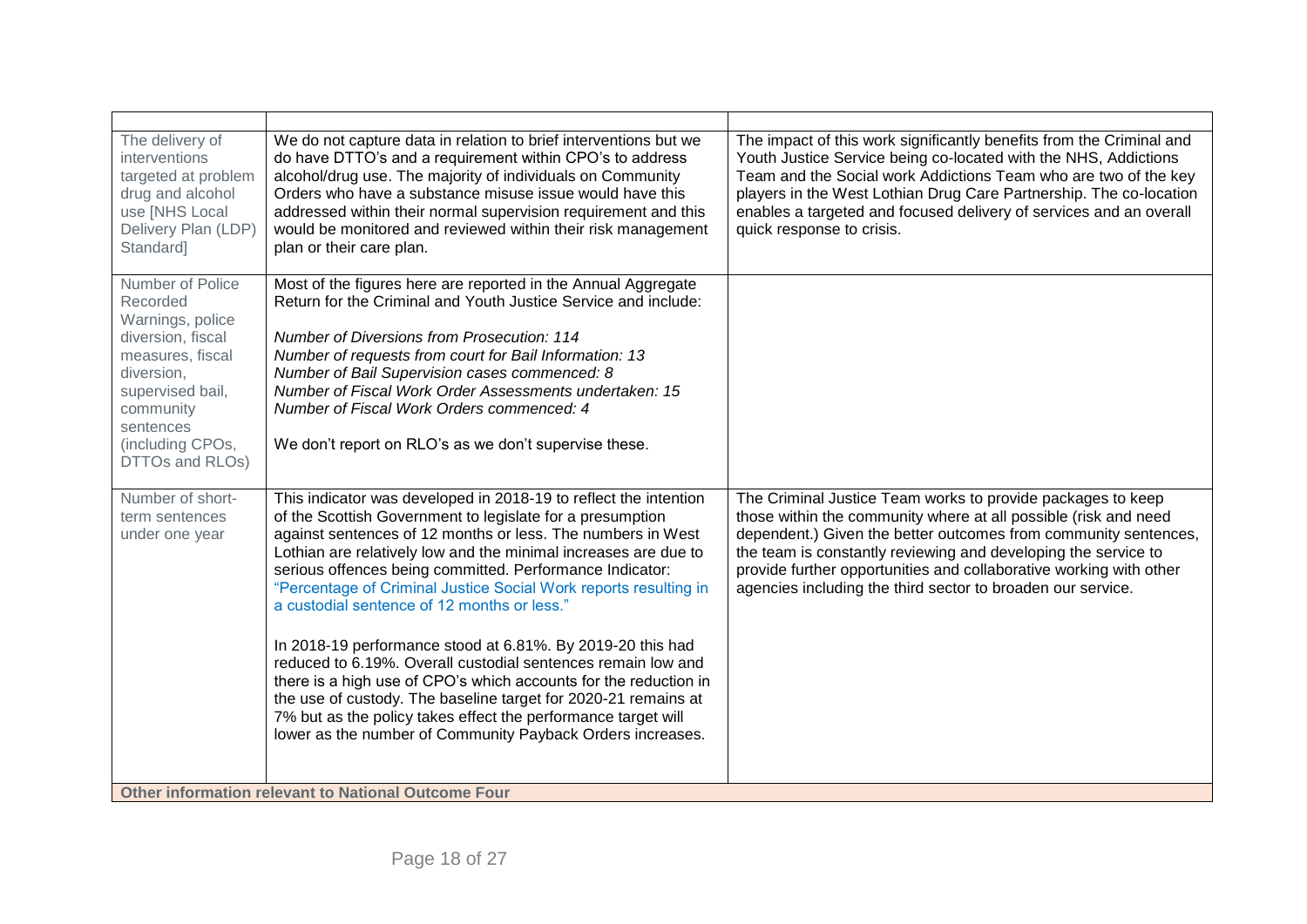#### Young people Who Offend

▪ To ensure that those involved in the justice system are engaged in education-aligned to "Preventing Offending"-Youth Justice Strategy for Scotland, we have included the following Performance Indicator in our Action Plan: "Percentage of children and young people open to the Youth Justice Team engaged in appropriate education."

With the known risks of offending and reoffending where a young person is not involved in education, it is important to ensure that those at risk or involved in offending receive an appropriate educational input. An initial meeting has taken place to set up processes for data collection for this PI. The individual team meetings planned have been postponed due to the pandemic and so this information will be delayed.

▪ We are developing a training programme to ensure that all Criminal and Youth Justice staff are trained in the Whole System Approach and the wider Community Justice agenda. This action is due to be completed in March 2021. Our planning has commenced and been developed with our Business Support Team. It is also planned to include the recently released training from Community Justice Scotland (National Outcomes and Standards and Community Payback Orders) on the Knowledge Hub.

## Women Who Offend

- We are reviewing our Almond Project to enable it to respond to Presumption Against Short Sentences (PASS) and the anticipated increase in Community Payback Orders. Our measure of success here will be that the project is well designed to assist in the delivery of PASS and to ensure those women to do not reoffend. The progress made here has been the roll out of a drop-in day for new referrals to supplement our existing services. This new service was ready to start at the beginning of April 2020.
- Mental health is identified as a key issue in women's offending. The Almond Project works with women to improve their mental health and wellbeing which in turn will help them to avoid future offending. Performance Indicator: "Percentage of women with mental health issues receiving Almond Project support who report improvement in mental health and wellbeing."

From Quarter 1 in 2018-19 - Quarter 4 in 2019-20 there has been 100% engagement in 7 quarters, with 96% in one quarter. Since the start of the Almond Project, levels of engagement have remained high with this anticipated to continue due to the intensive support provided by the Project. The number of women represented in the stats above is on average 30 per quarter.

■ We are developing the capacity of our service to manage the demands from increased use of bail and reduction in the use of remand with supervised bail now being available and operational for women in the justice system.

## Response to Violent Crime

We have completed our Action (due April 2020) to introduce a Domestic Abuse Perpetrator's Programme. Training has now finished and the "Up2U" programme has started (mid-February 2020.) It runs on Sundays and provides a comprehensive service for many clients. During the next year we will report on the use of this programme within the following Performance Indicator:" Percentage of perpetrators of domestic abuse who successfully complete a CPO."

Our planned impact is that we will have a robust justice response to those subject to community supervision in line with "Equally Safe", the national strategy to reduce violence against women and girls.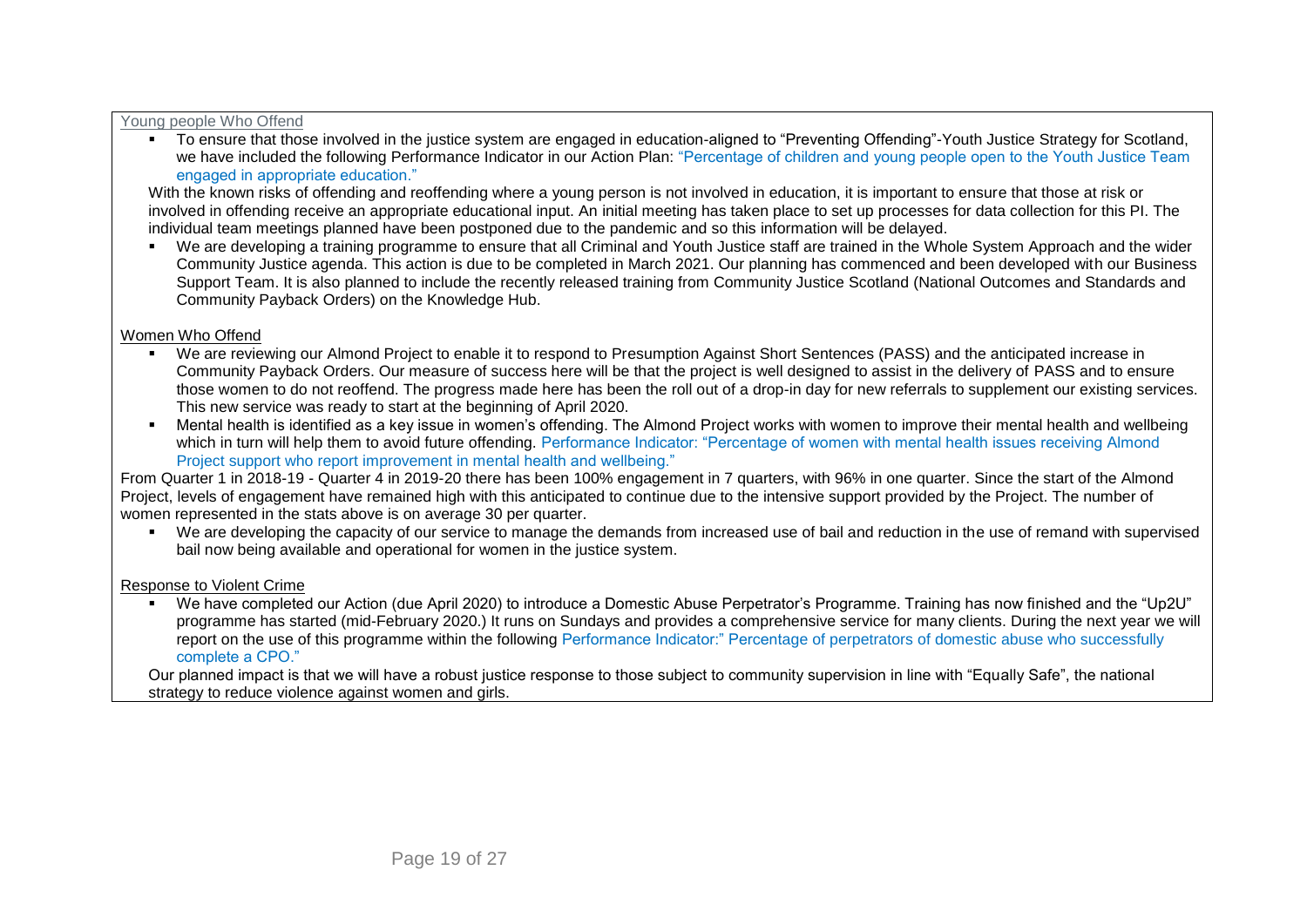| <b>NATIONAL OUTCOME FIVE</b><br>Life chances are improved through needs, including health, financial inclusion, housing and safety, being addressed |                                                                                                                                                                                                                                                                                                                                                                                                                                                                                                                                                                                                                                                                                                                                                                                                                                                                                                                                                                                                                                                                                                                                                                                                                               |                                                                                                                                                                                                                                                                                                                                                                        |
|-----------------------------------------------------------------------------------------------------------------------------------------------------|-------------------------------------------------------------------------------------------------------------------------------------------------------------------------------------------------------------------------------------------------------------------------------------------------------------------------------------------------------------------------------------------------------------------------------------------------------------------------------------------------------------------------------------------------------------------------------------------------------------------------------------------------------------------------------------------------------------------------------------------------------------------------------------------------------------------------------------------------------------------------------------------------------------------------------------------------------------------------------------------------------------------------------------------------------------------------------------------------------------------------------------------------------------------------------------------------------------------------------|------------------------------------------------------------------------------------------------------------------------------------------------------------------------------------------------------------------------------------------------------------------------------------------------------------------------------------------------------------------------|
| <b>Indicator</b>                                                                                                                                    | <b>Evidence and Data (max 300 words per indicator)</b><br><b>Please describe the activity</b><br>Then describe the impact                                                                                                                                                                                                                                                                                                                                                                                                                                                                                                                                                                                                                                                                                                                                                                                                                                                                                                                                                                                                                                                                                                     |                                                                                                                                                                                                                                                                                                                                                                        |
| Individuals have                                                                                                                                    | One of our five priorities in the West Lothian Community Justice<br>Strategic Plan 2019-24 and the associated Action Plan 2019-21<br>is IMPROVING STABILITY AND LIFESTYLES and this priority<br>sits within National Outcome 5 and is reported on in this<br>section.<br>KEY OUTCOME: Offenders receive access to key services to<br>sustain stability<br><b>STRETCH AIM:</b> Those with convictions maintain engagement<br>with services<br>We are working to ensure that all of those preparing to leave                                                                                                                                                                                                                                                                                                                                                                                                                                                                                                                                                                                                                                                                                                                    |                                                                                                                                                                                                                                                                                                                                                                        |
| made progress<br>against the<br>outcome                                                                                                             | prison and those on Community Payback Orders have access<br>to a benefit's check before release and to improve pathways to<br>this service in the community.<br>Performance indicator: "Number of offenders that receive a<br>benefit's check at HMP Addiewell and in the community."<br>From April--December 2019, 63 offenders were seen at HMP<br>Addiewell, 12 ex-offenders were seen in the community and the<br>total income generated for offenders during this period was<br>£72,872. This PI is in our Action Plan 2019-21 and we have a<br>further PI in our Community Justice Partnership Performance<br>Framework: "Percentage of offenders receiving support to<br>maximise income."<br>This is a new indicator with data being gathered from 2019-20<br>through end of order exit surveys. In 2019-20 there were 75<br>surveys collected. 31% (20 from 65 who responded) indicated<br>that they had received support to maximise income. Improved<br>levels of support will be in place from 2020-21 going forward so<br>it is hoped this will increase over the course of the Community<br>Justice Strategy 2019-24. An initial target has been set at 30%<br>but this will be reviewed over the coming years. | This performance indicator is not due to be completed until March<br>2021 to enable work with the Anti-Poverty, Welfare Advice<br>Manager and HMP Addiewell to further streamline the pathways to<br>financial inclusion and ensure that those with access to<br>Community Justice have a reasonable level of income in order to<br>support desistance from offending. |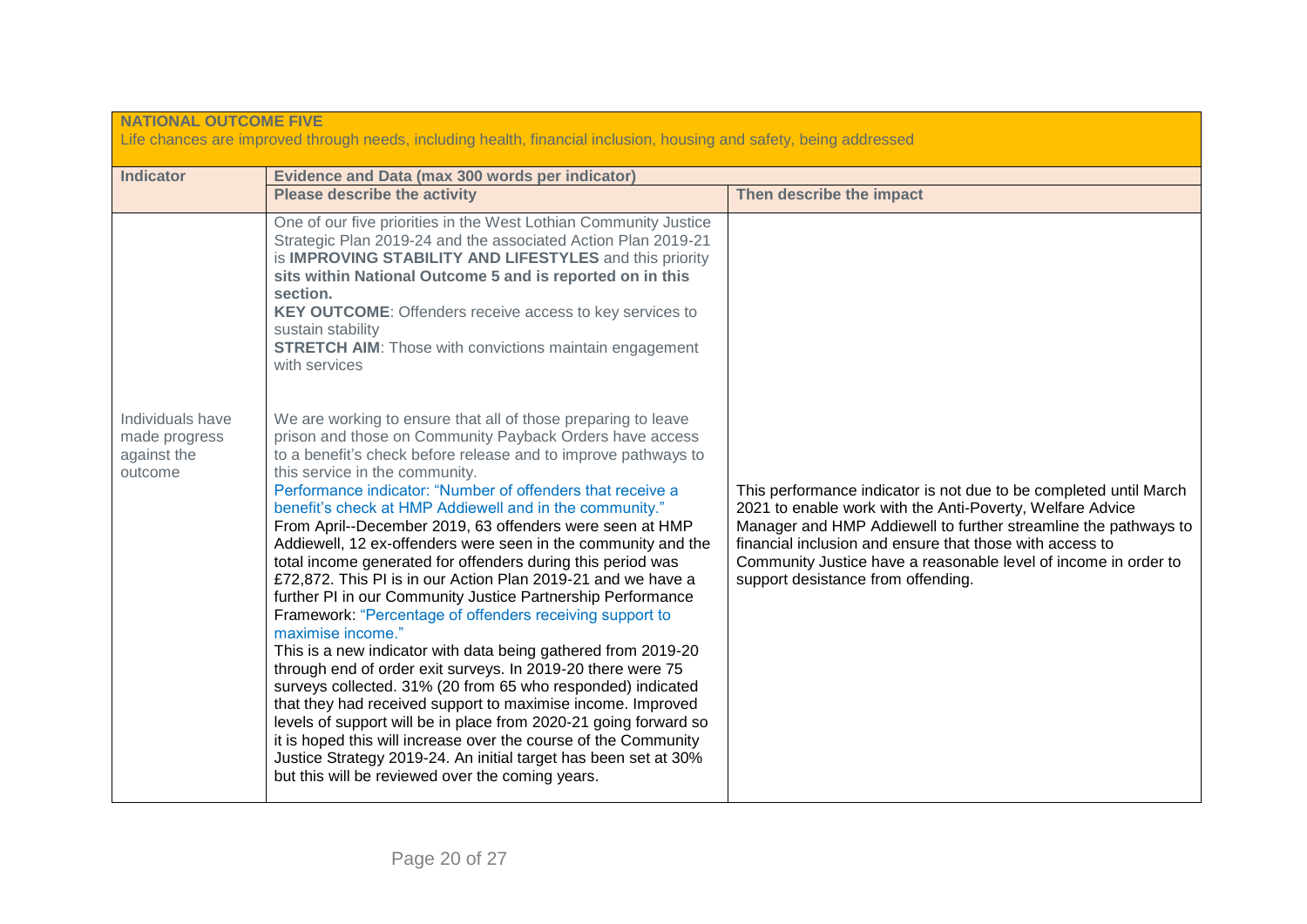| address." | Housing, Customer and Building Services are working to ensure<br>we meet "Sustainable Housing on Release for Everyone"<br>(SHORE) standards. We aim to meet the SHORE standards by<br>March 2021. We have had a presentation at the Community<br>Justice Partnership meeting to set out the SHORE standards<br>and to look at how best to collate the information. We will report<br>on the following in next year's annual return. Performance<br>indicator: "Percentage of those leaving custody with an identified | The Community Justice Partnership recognises the impact that<br>having appropriate and sustainable housing has on reducing<br>offending and reoffending and seeks to ensure that those leaving<br>custody have an identified address. |
|-----------|-----------------------------------------------------------------------------------------------------------------------------------------------------------------------------------------------------------------------------------------------------------------------------------------------------------------------------------------------------------------------------------------------------------------------------------------------------------------------------------------------------------------------|---------------------------------------------------------------------------------------------------------------------------------------------------------------------------------------------------------------------------------------|
|-----------|-----------------------------------------------------------------------------------------------------------------------------------------------------------------------------------------------------------------------------------------------------------------------------------------------------------------------------------------------------------------------------------------------------------------------------------------------------------------------------------------------------------------------|---------------------------------------------------------------------------------------------------------------------------------------------------------------------------------------------------------------------------------------|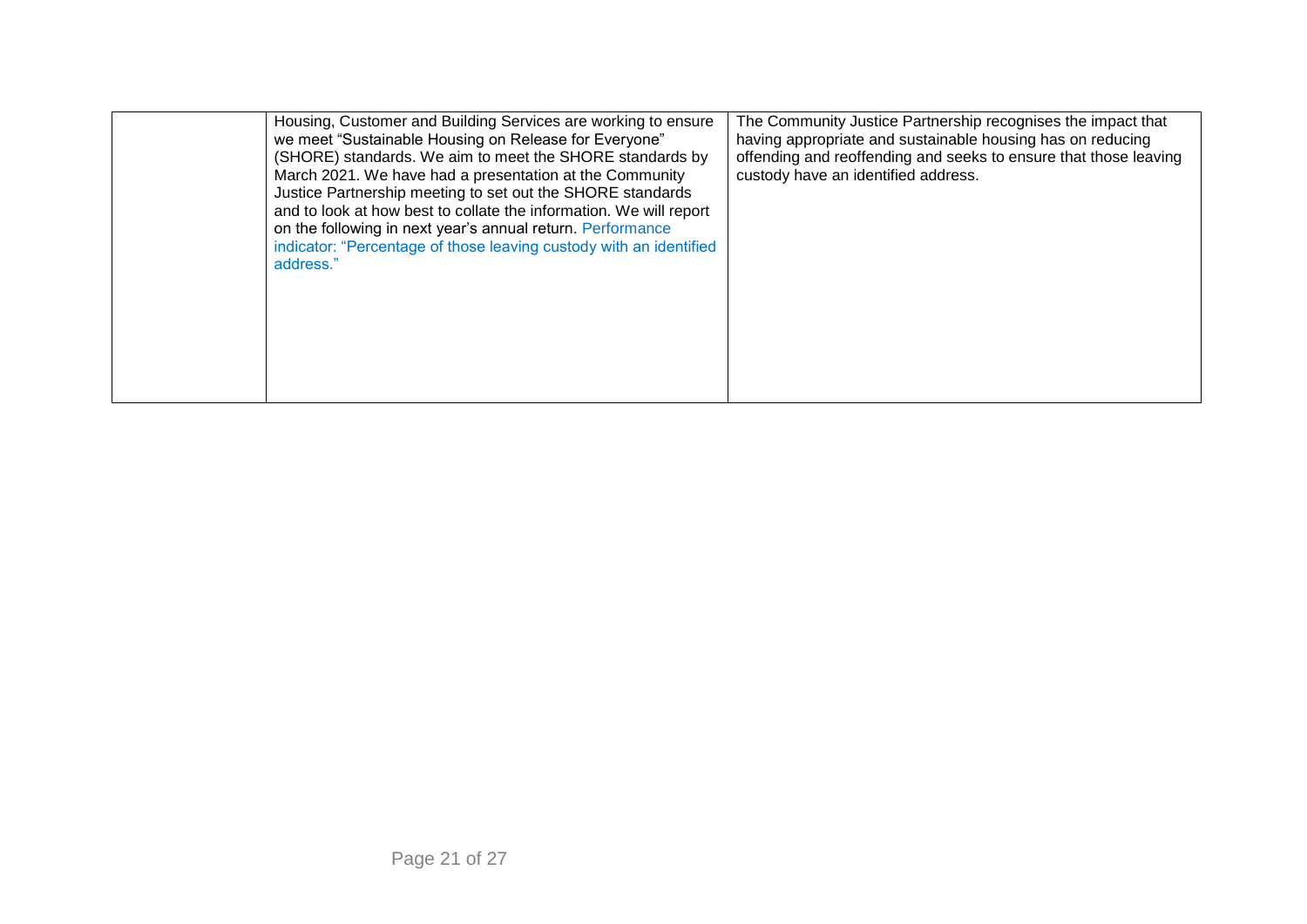| <b>NATIONAL OUTCOME SIX</b><br>People develop positive relationships and more opportunities to participate and contribute through education, employment and leisure activities |                                                                                                                                                                                                                                                                                                                                                                                                                                                                                                                                                             |                                                                                                                                                                                                                                                                                                                                                                                                                                                            |  |
|--------------------------------------------------------------------------------------------------------------------------------------------------------------------------------|-------------------------------------------------------------------------------------------------------------------------------------------------------------------------------------------------------------------------------------------------------------------------------------------------------------------------------------------------------------------------------------------------------------------------------------------------------------------------------------------------------------------------------------------------------------|------------------------------------------------------------------------------------------------------------------------------------------------------------------------------------------------------------------------------------------------------------------------------------------------------------------------------------------------------------------------------------------------------------------------------------------------------------|--|
| <b>Indicator</b>                                                                                                                                                               | Evidence and Data (max 300 words per indicator)                                                                                                                                                                                                                                                                                                                                                                                                                                                                                                             |                                                                                                                                                                                                                                                                                                                                                                                                                                                            |  |
|                                                                                                                                                                                | <b>Please describe the activity</b>                                                                                                                                                                                                                                                                                                                                                                                                                                                                                                                         | Then describe the impact                                                                                                                                                                                                                                                                                                                                                                                                                                   |  |
| Individuals have<br>made progress<br>against the                                                                                                                               | The key elements within this national outcome are managed<br>through statutory orders.                                                                                                                                                                                                                                                                                                                                                                                                                                                                      | The development of self-regulation through social peers and<br>activities is promoted.                                                                                                                                                                                                                                                                                                                                                                     |  |
| outcome                                                                                                                                                                        | We have reviewed our Unpaid Work Strategy and our fresh plan<br>"Criminal Justice Unpaid Work Placement Priority Plan<br>2020-24" reflects the changes in how unpaid work is ordered<br>and delivered in relation to Court orders. One of our four<br>priorities in the plan relates to National outcome Five "Reducing<br>the Risk of Poverty and Social Exclusion."                                                                                                                                                                                       | As we prepare for the anticipated increase in numbers with the<br>expectation of PASS, we are using this Plan as a basis to develop<br>our systems for collation of employability and skills data from<br>those who carry out unpaid work.                                                                                                                                                                                                                 |  |
|                                                                                                                                                                                | We held an Employability Forum in early March 2020 which was<br>attended by the Principal of West Lothian College, Social Policy,<br>Skills Development Scotland, Planning, Economic Development<br>and Regeneration, Education, Planning and Area Services. A<br>number of actions were identified for each attendee including<br>Adult Learning to be actively pursued, costs and available<br>courses at WL College to be identified and upskilling /training of<br>staff required to fit clients to skills and provide the necessary<br>qualifications. | The focus of the forum was to identify actions that would help us<br>ensure that skills being developed in the community and in<br>custody will translate to employment.                                                                                                                                                                                                                                                                                   |  |
|                                                                                                                                                                                | Performance indicator: "Percentage of offenders who receive an<br>employability intervention."<br>We have completed 50% of our planned action here with the<br>provision of the "Criminal Justice Unpaid Work Placement<br>Priority Plan" and going forward we will use this PI to record<br>our stats. This action is due for completion in March 2021.                                                                                                                                                                                                    | Our performance indicator is not due to be completed until March<br>2021 however a measure of our success will be that we have<br>clear pathways and opportunities for those with convictions to<br>access employability, support and opportunities.<br>Our impact so far has been a clear mandate from the results of<br>our Unpaid Work consultation (reported under National Outcome<br>one) in that service users are very positive about our service. |  |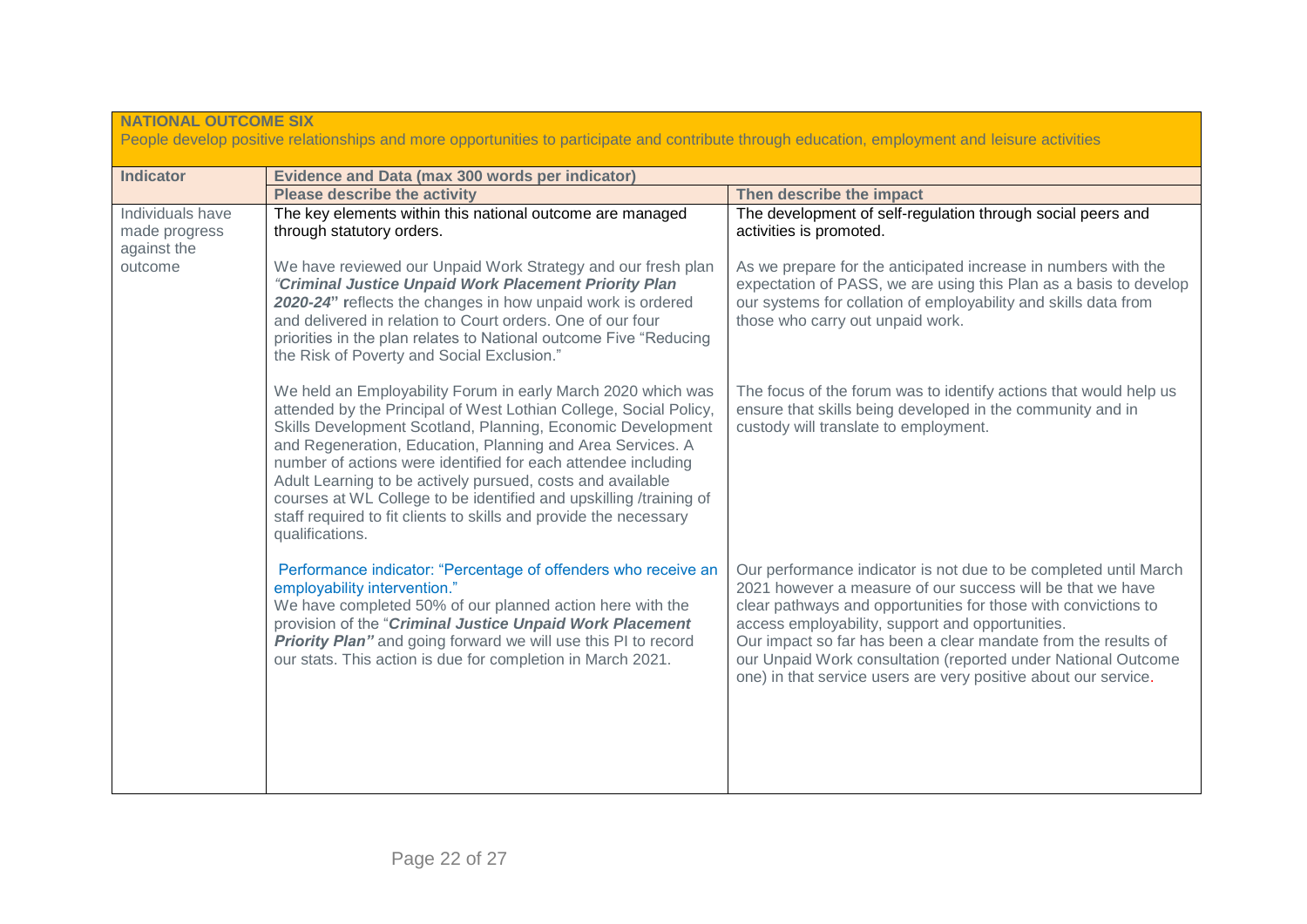| <b>NATIONAL OUTCOME SEVEN</b><br>Individuals' resilience and capacity for change and self-management are enhanced |                                                                                                                                                                                                                                                                                                                                                                                                                                                                                                                                                                                                                                                                                                                                                   |                                                                                                                                                                                                                                                                                                                                                                                                                                                                                                                                                                                                |  |
|-------------------------------------------------------------------------------------------------------------------|---------------------------------------------------------------------------------------------------------------------------------------------------------------------------------------------------------------------------------------------------------------------------------------------------------------------------------------------------------------------------------------------------------------------------------------------------------------------------------------------------------------------------------------------------------------------------------------------------------------------------------------------------------------------------------------------------------------------------------------------------|------------------------------------------------------------------------------------------------------------------------------------------------------------------------------------------------------------------------------------------------------------------------------------------------------------------------------------------------------------------------------------------------------------------------------------------------------------------------------------------------------------------------------------------------------------------------------------------------|--|
| <b>Indicator</b>                                                                                                  | <b>Evidence and Data (max 300 words per indicator)</b>                                                                                                                                                                                                                                                                                                                                                                                                                                                                                                                                                                                                                                                                                            |                                                                                                                                                                                                                                                                                                                                                                                                                                                                                                                                                                                                |  |
|                                                                                                                   | <b>Please describe the activity</b>                                                                                                                                                                                                                                                                                                                                                                                                                                                                                                                                                                                                                                                                                                               | Then describe the impact                                                                                                                                                                                                                                                                                                                                                                                                                                                                                                                                                                       |  |
| Individuals have<br>made progress<br>against the<br>outcome                                                       | Our West Lothian Community Justice partners below provided<br>courses to enhance resilience and capacity for change. WLDAS<br>planned and delivered two lifestyle group work programmes in<br>tandem with other partner agencies. WLDAS and the West<br>Lothian Circle project delivered an 8 week 'Living Life to the Full'<br>group work programme. This intensive programme was<br>successfully completed by 7 service users.                                                                                                                                                                                                                                                                                                                  | All attendees reported personal progress in self-confidence, self-<br>esteem/worth, assertiveness and motivation. In addition, all the<br>attendees moved on after the group to take up new activities,<br>such as, walking, craft, exercise routines or community clubs.                                                                                                                                                                                                                                                                                                                      |  |
|                                                                                                                   | In November - December 2019 WLDAS and Change, Grow,<br>Live, jointly delivered a 'Coping Skills Group' for individuals with<br>addiction problems. Starting with 12 referrals; 8 service users<br>successfully completed the programme.                                                                                                                                                                                                                                                                                                                                                                                                                                                                                                           | Improvements were made as individuals progressed through the<br>programme. Increased motivation to change and maintain<br>change was achieved by all attendees who completed the course<br>and this was illustrated in end of programme service user<br>evaluation forms.<br>Additional information<br>Both groups allowed service users to achieve increased levels of<br>stability in their lives, and build resilience and personal self-<br>management. Some individuals were encouraged to get involved<br>in training or voluntary work to further improve their capacity for<br>change. |  |
|                                                                                                                   | Families Outside worked for 75 hours with a woman (B) and her<br>son $(C.)$<br>B was estranged from her own family. She was referred to FO<br>by the prison Visitor's Centre as there was concern around the<br>relationship between mother and son due to the deep isolation<br>that B was experiencing. She was also in denial of her<br>husband's sexual offence. C was failing to thrive and not<br>attending school for reasons related to his father's imprisonment.<br>Families Outside arranged the following:<br>Collaborative work with Barnardo's (psychiatrist) and<br>$\circ$<br>Education to provide support plans, acquired a<br>place in the community for C to attend summer<br>camp activities and a football camp. He was also | C's confidence and attainment have grown and he has made<br>friends and is now much happier and thriving at school.                                                                                                                                                                                                                                                                                                                                                                                                                                                                            |  |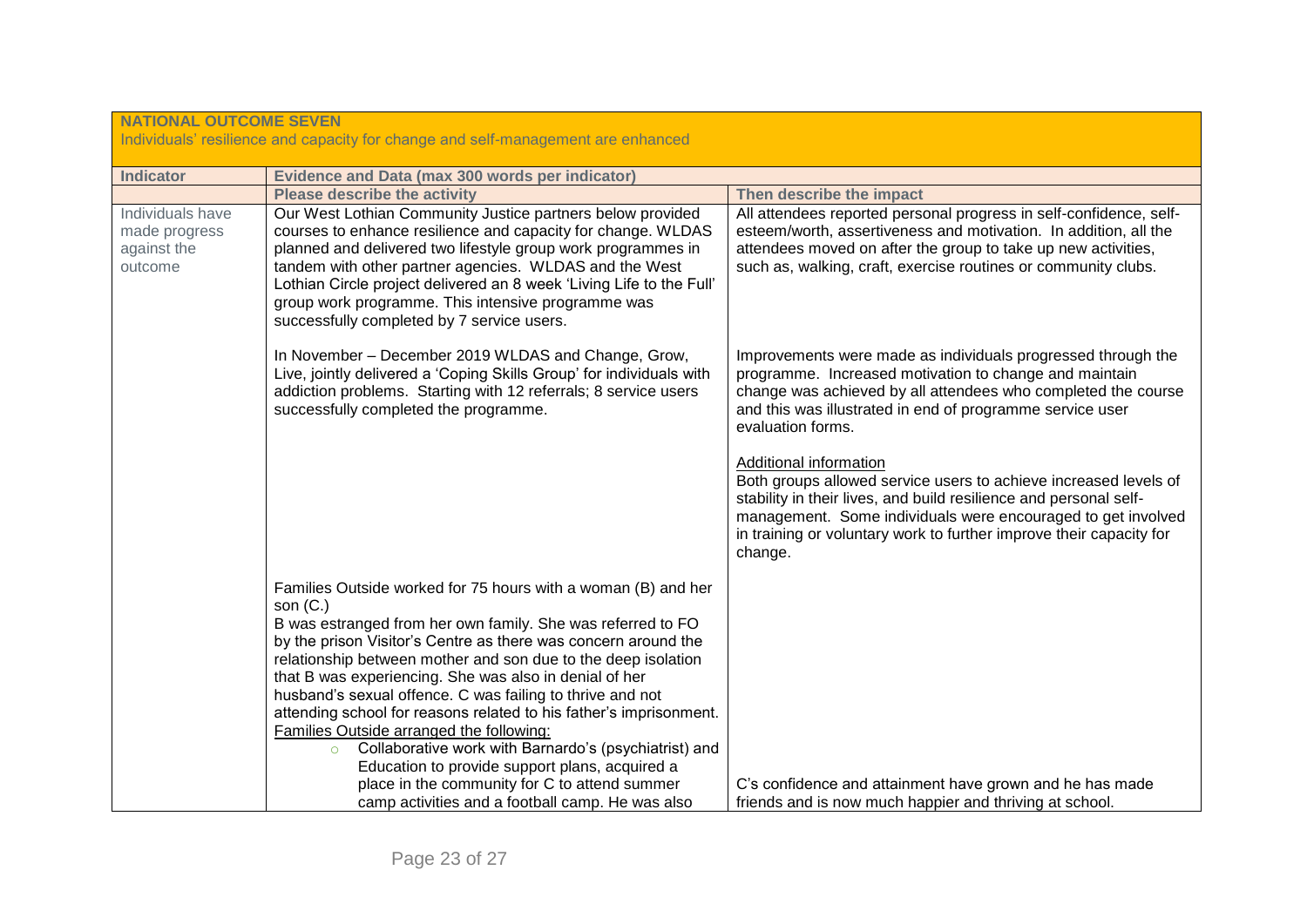| $\circ$<br>$\circ$<br>$\circ$<br>$\circ$ | made a prefect and put forward to be a Children's<br><b>Rights Representative</b><br>Attended Integrated Case Management Meeting<br>with B in collaboration with the Criminal Justice<br>Social Worker. B suffered extreme anxiety before<br>these meetings<br>Weekly home visits for support<br>Food Bank provision organised on 4 occasions<br>when B had to stop work due to physical ill health<br>and Universal Credit issues dealt with<br>A free holiday for B and C from a Holiday<br>Association<br>Discussions with the Home Office and lawyers<br>regarding possible deportation of prisoner | B's confidence improved and her anxieties and fear reduced. She<br>received emotional support around her husband's imprisonment.                                     |
|------------------------------------------|---------------------------------------------------------------------------------------------------------------------------------------------------------------------------------------------------------------------------------------------------------------------------------------------------------------------------------------------------------------------------------------------------------------------------------------------------------------------------------------------------------------------------------------------------------------------------------------------------------|----------------------------------------------------------------------------------------------------------------------------------------------------------------------|
| $\circ$<br>$\circ$                       | Complimentary theatre and activity tickets provided<br>for B and C in the school holidays<br>Support during Covid-19 lockdown with weekly<br>phone calls, emails and immediate updates of SPS<br>news which included Prison Voicemail, activities to<br>support C's learning with resource websites,<br>electronic payment of money into prisoners'<br>accounts, mobile phone usage and Virtual Visits.                                                                                                                                                                                                 | The family feels included and engaged by understanding the<br>prison process. They also feel supported, consulted and their<br>wellbeing has improved significantly. |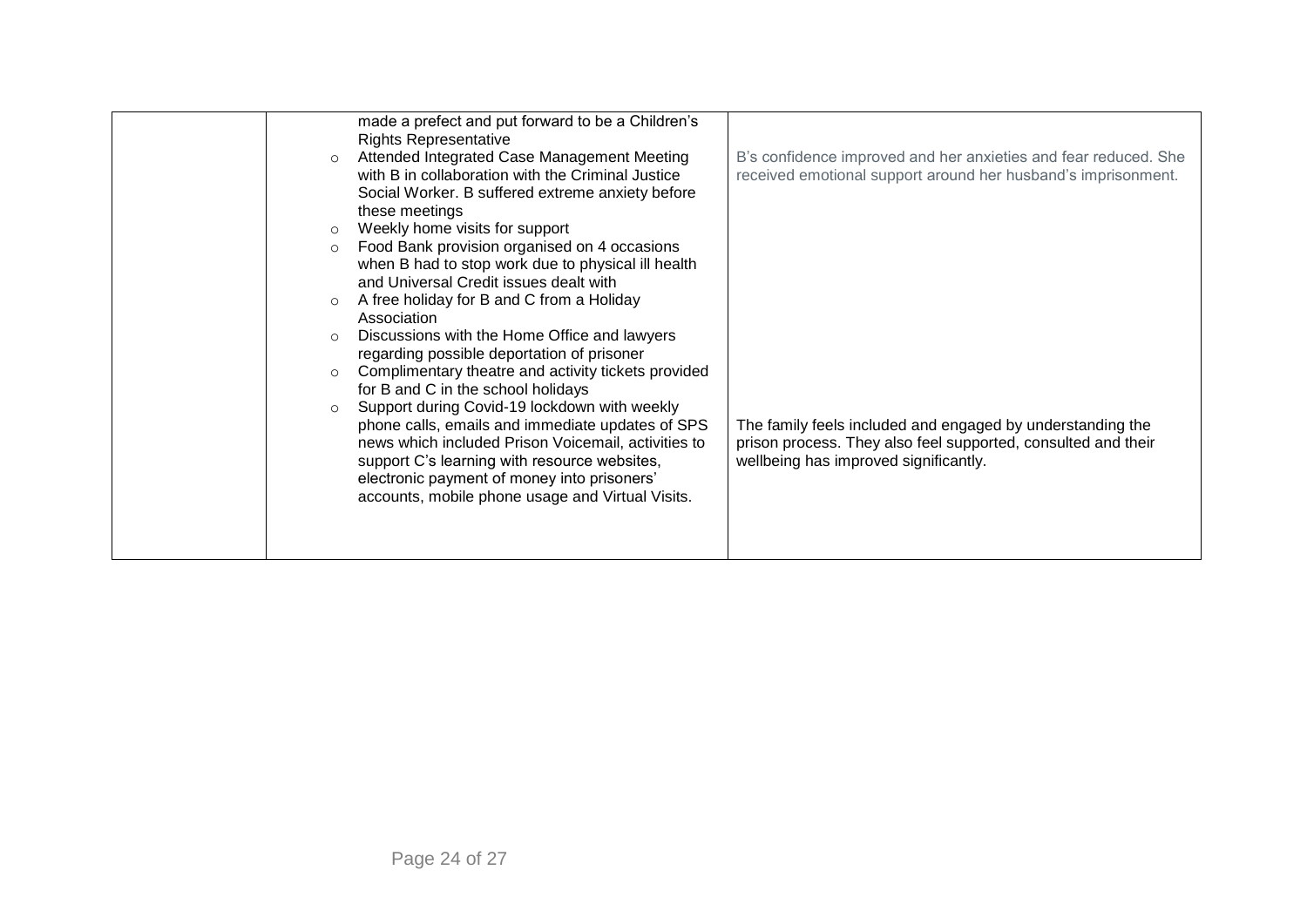## **5. Priority Areas of Focus**

## **1.The Three Main Areas of Focus for the Partnership-National Outcomes 4, 3 and 5**

#### **National Outcome Number 4**

*Effective interventions should be delivered to prevent and reduce the risk of further offending*

Within this National Outcome West Lothian is focusing on three community justice priorities:

- ❖ Young People who Offend
- ❖ Women who Offend
- ❖ Response to Violent Crime

## **National Outcome Number 3**

*People have better access to the services they require, including welfare, health and wellbeing, housing and employability*

Within this National outcome West Lothian is focusing on one community justice priority:

❖ Health and Substance Misuse

## **National outcome Number 5**

*Life Chances are improved through needs, including health, financial inclusion, housing and safety, being addressed*

Within this outcome West Lothian is focusing on one community justice priority:

❖ Improving stability and lifestyles

The three main areas of focus have been described and examined in the content of the report however it is important to explain the reasons for the choices that have been made.

## **2. Reasons for Choice of Main Areas of Focus**

Our Vision for Community Justice Services in West Lothian, embedded in our Strategic Plan 2019-24 is "Making our communities safer and more resilient" and "Supporting people with criminal convictions to change their behaviour and become valued citizens."

Reflecting this Vision is the West Lothian Community Planning Partnership's LOIP and the two outcomes that are identified as most significant for the Community Justice agenda:

- $\frac{1}{\sqrt{2}}$  We live in resilient, cohesive and safe communities
- $\blacktriangle$  People most at risk are protected and supported to achieve improved life chances

## *Strategic Context: West Lothian*

The Strategic Plan is aligned to existing plans and strategies across the West Lothian Community Planning partnership area including the West Lothian LOIP 2013-23, Corporate Plan, Regeneration Framework 2013-34, Children's Services Plan 2017-20, Anti-Poverty Strategy 2018-23 and Local Police Plan 2017-20.

## *Inequalities*

West Lothian has 239 datazones,16 of which lie within the worst 15% of the Scottish Index of Multiple Deprivation. In the last few years the number of households that are in poverty has increased and there has been an increase in income and employment deprivation in the most deprived SIMD zones in West Lothian. The continuing economic downturn and political changes around welfare reform have increased employment deprivation, financial hardship and homelessness especially in areas where there is reduced resilience. It is these significant recurring issues that feature in the lives of many people who have committed offences and they require a wide variety of responses that are key to our priorities.

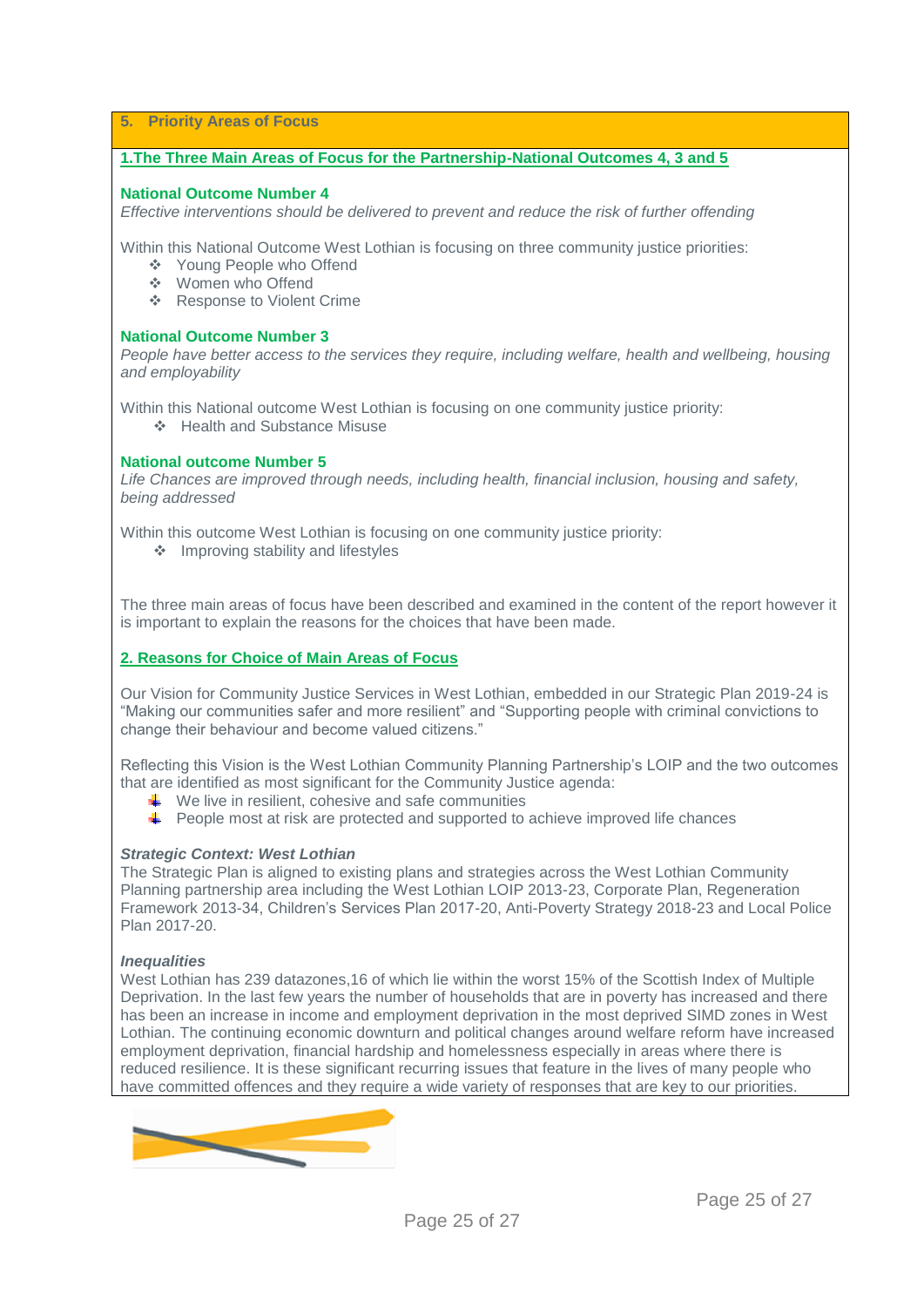The areas of focus we have chosen for the Partnership activities in our Strategic plan and the associated Action Plan reflect the vision for Community Justice in West Lothian to make our communities safer and more resilient and to support people with criminal convictions to change their behaviour and become valued citizens.

## **6. Case Studies**

A paper was written by our Early and Effective Intervention Service in March 2020 and the case studies are provided from this work. The analysis explains our changes in the EEI service and why we have made them. Working alongside the Community Justice Partnership this demonstrates work that has an impact on National Outcomes, especially National Outcomes 2 and 4 shown above in this report. Our findings so far show that for those that have received an EEI intervention, there is a very low rereferral rate for offending but also a low re-referral rate for wider social, welfare and other causes. Going forward we will use this data to monitor our offending and reoffending numbers but also to look at each individual holistically and see what difference/ improvements any intervention made in their lives and wellbeing generally.

#### **Early and Effective Intervention (EEI) Performance Framework Introduction**

Our EEI Service is dynamic and always subject to review and we have used this opportunity to provide a more comprehensive narrative about how our outcomes are being achieved and how they affect the wider youth justice service.

It is our intention (although there are caveats to be applied as with all performance data collected,) to produce a more meaningful picture of how we should invest our services in this area to get the outcomes we want from our EEI service.

Our previous performance framework for EEI centred round the number of young people receiving an intervention that went on to reoffend within the following 12 months. This data is no longer available due to operational changes within Police Scotland and West Lothian Council however, it acted as a catalyst for us to change and widen our recording and analysing methods.

## **Our new Model and Methodology**

It is considered that the recording of reoffending rates for our cohort of children and young people with multi-factorial problems is too narrow an area to base all our findings on, although it is of course our main aim to reduce and stop offending and reoffending. Instead we wanted a method to record our more holistic approach to the problems that they present with. Accordingly, much fuller data is taken from the information provided to the meeting from our multi-agency resources which include Social Policy, Education and Police Scotland. The resulting information and record of the decision made at the EEI meeting is incorporated into our EEI database by using the following wellbeing indicators as headings for each area of discussion:

## *Safe, Healthy, Achieving, Nurtured, Active, Respected, Responsible and Included.*

The data recorded is all relevant information available to the group from the current police report to any other factors /issues in the young people's lives, enabling a decision to be made addressing the presenting needs that are the underlying causes of the offending. While our previous model also looked at the above with a view to tackling the underlying causes of the offending, there was a much narrower recording system not allowing sufficient interrogation at a later stage to take a more holistic picture of their progress with the original causal effects as well as looking at the reoffending rates.

## **Caveats**

It is not a black and white area that we are dealing with and no two young people are the same although many of the Adverse Childhood Experiences and multi-factorial reasons for offending are well known and researched. Each person will have different causal effects and instances of these adverse situations and different weightings on how they react or deal with them.

We have no control over the environment that this client group are in for most of the time so in some circumstances we can have limited effect and in addition by its nature this client group is often the most disadvantaged in society.

## **Data Recorded and the new Performance Indicator**